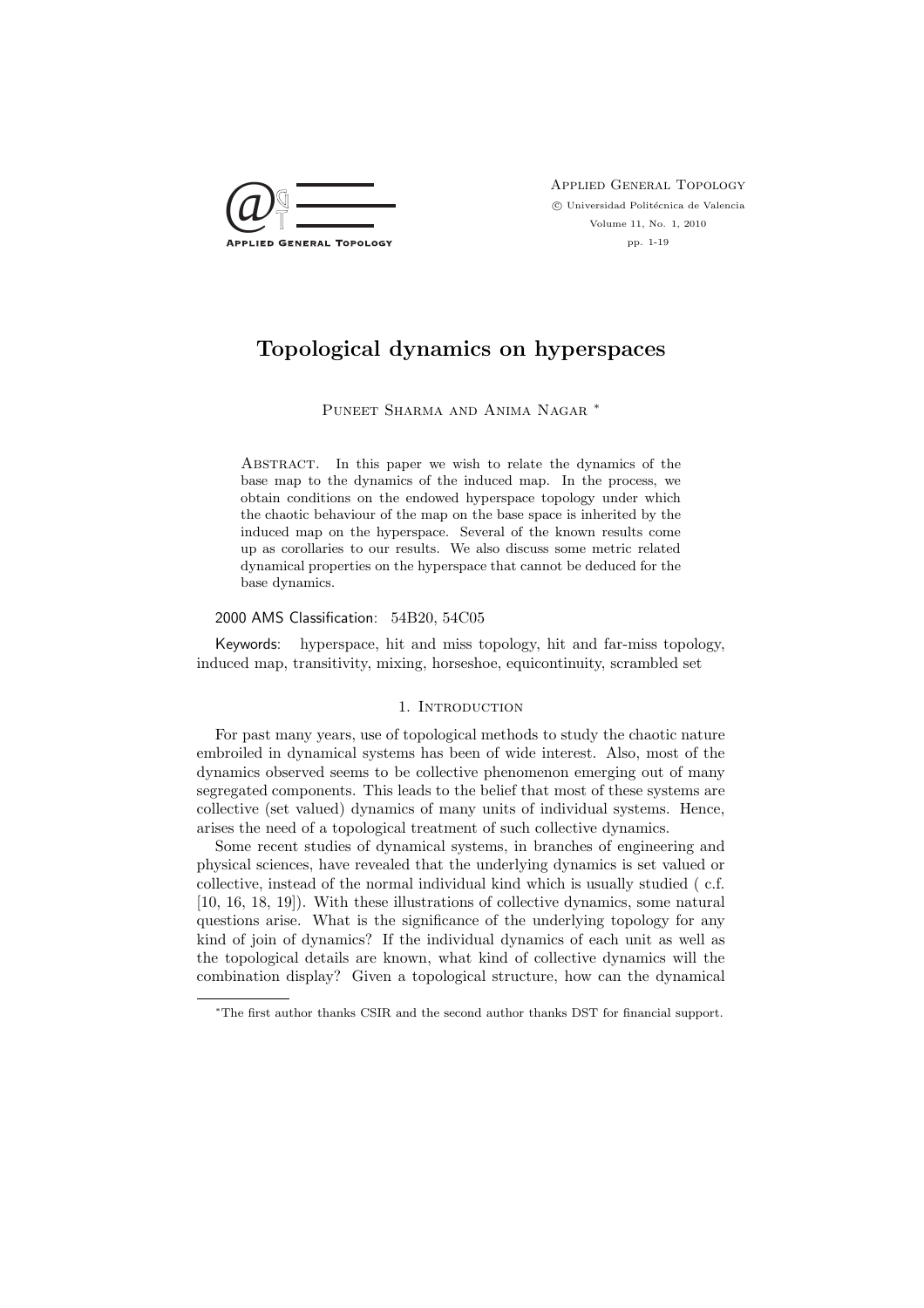behaviour of a unit influence the collective behaviour? Similarly given a collective behaviour, under proper topological framework, what can be concluded about the individual dynamics of a specific unit?

So far, each of these questions is open. However, in this paper, we try to answer a part of the last two questions. We try to investigate the relation between individual dynamics and the induced dynamics on the "hyperspace" (i.e. set valued dynamics), considering all possible topological framework.

We derive relation between properties like dense periodicity, topological transitivity, weakly mixing and topologically mixing, existence of horseshoe, of the map on the base space with that of the induced map on the hyperspace. We also derive conditions on the topology of the hyperspace for these properties to be equivalent at both places. We also discuss the relation between some of the metric dependent properties like equicontinuity, sensitivity, expansivity, existence of scrambled sets etc. on the base space and the hyperspace.

Since our work is a convolution of 'topological dynamics' and 'hyperspace theory' we separately give some preliminaries on both these topics which we shall subsequently use, before a brief survey of the work done till now in this direction and thence our contribution.

1.1. **Dynamical systems.** By a dynamical system, we mean a pair  $(X, f)$ where X is a topological (metric) space and  $f$  is any continuous self map on X. We study the behavior of each point  $x \in X$  under repeated actions of f.

A point  $x \in X$  is called *periodic* if  $f^{n}(x) = x$  for some positive integer *n*, where  $f^n = f \circ f \circ f \circ \ldots \circ f$  (*n* times). The least such *n* is called the *period* of the point  $x$ . A map  $f$  is called *transitive* if for any pair of non-empty open sets U, V in X, there exist a positive integer n such that  $f^{n}(U) \bigcap V \neq \emptyset$ . A map f is called *weakly mixing* if for any pairs of non-empty open sets  $U_1, U_2$ and  $V_1, V_2$  in X, there exists  $n \in \mathbb{N}$  such that  $f^n(U_i) \cap V_i \neq \emptyset$  for  $i = 1, 2$ . It is known that for any continuous self map  $f$ , if  $f$  is weakly mixing and  $U_1, U_2, \ldots, U_n, V_1, V_2, \ldots, V_n$  are non-empty open sets, then there exists a  $k \geq 1$ such that  $f^k(U_i) \bigcap V_i \neq \emptyset$  for  $i = 1, 2, \ldots n$ . A map f is called mixing or topologically mixing if for each pair of non-empty open sets  $U, V$  in X, there exists a positive integer k such that  $f^{n}(U) \bigcap V \neq \emptyset$  for all  $n \geq k$ .

We now define the notion of topological entropy.

Let X be a compact space and let U be an open cover of X. Then U has a finite subcover. Let  $\mathcal L$  be the collection of all finite subcovers and let  $\mathcal U^*$  be the subcover with minimum cardinality, say  $N_{\mathcal{U}}$ . Define  $H(\mathcal{U}) = log N_{\mathcal{U}}$ . Then  $H(\mathcal{U})$  is defined as the *entropy* associated with the open cover  $\mathcal{U}$ . If  $\mathcal{U}$  and  $\mathcal{V}$ are two open covers of X, define,  $\mathcal{U} \vee \mathcal{V} = \{U \cap V : U \in \mathcal{U}, V \in \mathcal{V}\}\.$  For a self map f on X,  $f^{-1}(\mathcal{U}) = \{f^{-1}(U) : U \in \mathcal{U}\}\$ is also an open cover of X. Define,

$$
h_{f,\mathcal{U}} = \lim_{n \to \infty} \frac{H(\mathcal{U} \vee f^{-1}(\mathcal{U}) \vee f^{-2}(\mathcal{U}) \vee \ldots \vee f^{-n+1}(\mathcal{U}))}{n}.
$$

Then sup  $h_{f,\mathcal{U}}$ , where  $\mathcal U$  runs over all possible open covers of X is known as the topological entropy of the map f and is denoted by  $h(f)$ .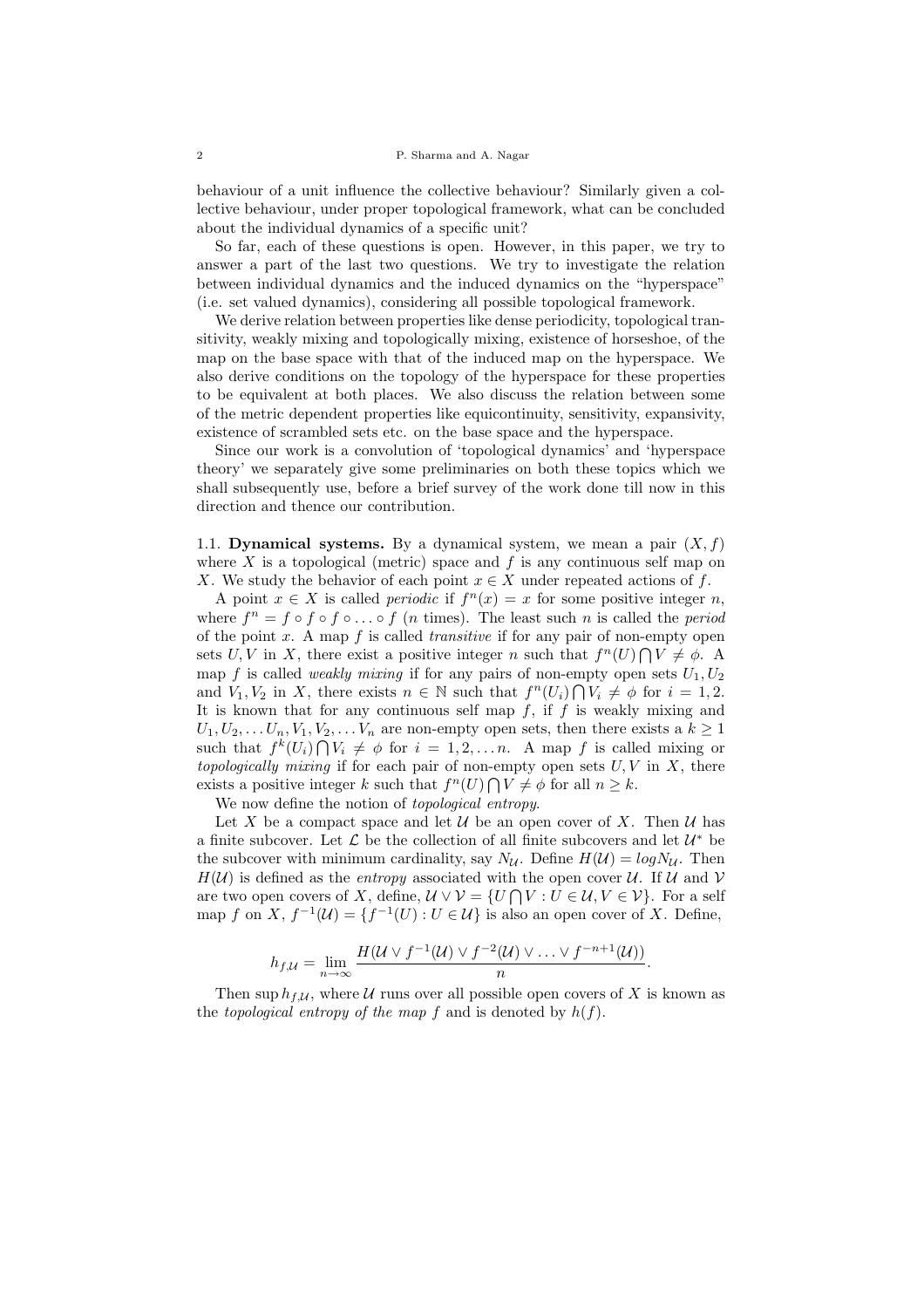We say that  $X$  contains a *topological horseshoe* if there is a compact set Q in X such that  $f(Q) = Q$  and  $f|_Q$  factors over the shift on M symbols for some  $M > 1$ . In other words, we say that f has a M-horseshoe in X for  $M > 1$ ; if we have a compact set Q with  $Q = \bigcup_{i=1}^{M}$  $\bigcup_{i=1} Q_i$  such that  $Q_i \bigcap Q_j = \phi$ and M S

 $\bigcup_{i=1}^M Q_i \subseteq \bigcap_{i=1}^M$  $\bigcap_{i=1} f(Q_i)$  with each  $Q_i$  compact.

A self map f on a metric space  $(X, d)$  is said to be *equicontinuous at a point*  $x \in X$  if for each  $\epsilon > 0$ , there exists  $\eta > 0$  such that  $d(x, y) < \eta$  implies  $d(f^{n}(x), f^{n}(y)) < \epsilon$  for all  $n \in \mathbb{N}, y \in X$ . The map f is called *equicontinuous* if it is equicontinuous at every point of  $X$ . A map  $f$  is said to be uniformly equicontinuous if for each  $\epsilon > 0$ , there exists  $\eta > 0$  such that  $d(x, y) < \eta$  implies  $d(f^{n}(x), f^{n}(y)) < \epsilon$  for all  $n \in \mathbb{N}$ ,  $x, y \in X$ . For  $x \in X$ , if there exists a  $\delta > 0$ such that for each  $\epsilon > 0$  there exists  $y \in X$  and a positive integer n such that  $d(x, y) < \epsilon$  and  $d(f^{n}(x), f^{n}(y)) > \delta$ , then f is said to be sensitive at x. If f is sensitive at each point  $x \in X$ , f has sensitive dependence on initial conditions or is simply called *sensitive*. A map f is called  $\delta$ -expansive if for any pair of distinct elements  $x, y \in X$ , there exists  $k \in \mathbb{Z}^+$  such that  $d(f^k(x), f^k(y)) > \delta$ . A set S is called scrambled for f if for any  $x, y \in S$ ,  $\liminf d(f^{n}(x), f^{n}(y)) = 0$ but  $\limsup_{n\to\infty} d(f^n(x), f^n(y)) > 0$ . A system  $(X, f)$  is called *Li-Yorke chaotic* if there exists an uncountable scrambled set. See [4, 5, 6, 9, 12] for details.

While defining different dynamical notions, we observe that each such notion defined involves the topology of the space  $X$ . We shall consider only those topologies on  $X$  for which the self map  $f$  remains continuous. As the topology is made finer(or coarser), various dynamical properties behave differently. Some properties evolve as the topology is made finer(coarser), while some vanish. For example, if the periodic points are dense for the dynamical system  $(X, f)$ (when X is given topology  $\tau$ ), then they are dense when X is endowed with any coarser topology. However, denseness of periodic points may not be preserved when X is endowed with a finer topology. Similarly, if  $(X, f)$  is transitive, weakly mixing or topologically mixing, then the properties are preserved in any coarser topology. However, like previously, clouds of uncertainty prevail if the topology is made finer. One of the properties which may be preserved if we make the topology finer is the topological entropy. If we take a finer topology, we increase the number of open sets and hence the number of open covers. Thus, the topological entropy increases as the supremum is taken over a larger set.

However, for metrizable spaces, some dynamical properties like sensitive dependence on initial conditions, Li-Yorke sensitivity, existence of a Li-Yorke pair etc. depend only on the underlying metric, rather than the generated topology and hence are not preserved under some other equivalent metric.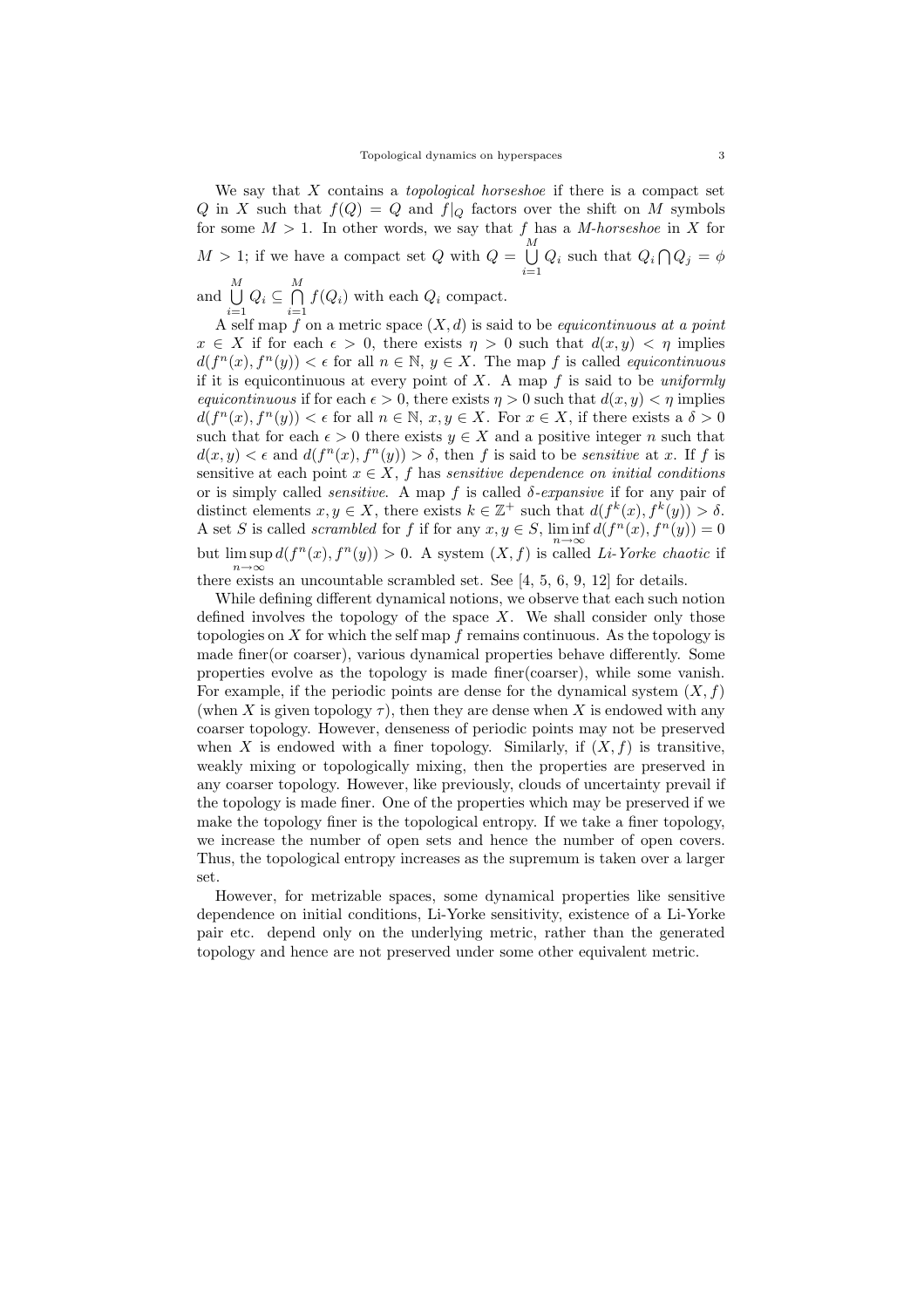1.2. **Hyperspace topologies.** For a Hausdorff space  $(X, \tau)$ , a hyperspace  $(\Psi, \Delta)$  comprises of a subfamily  $\Psi$  of all non-empty closed subsets of X endowed with the topology  $\Delta$ , where the topology  $\Delta$  is generated using the topology  $\tau$  of X. The set  $\Psi$  may either comprise of all compact subsets of X, or all compact and connected subsets of  $X$  or all closed subsets of  $X$ . A hyperspace topology is called admissible if the map  $x \to \{x\}$  is continuous. The topology  $\Delta$  can be generated in several ways, however, we are interested in only those topologies  $\Delta$  that are admissible. More generally, once  $\Psi$  and  $\Delta$  are fixed, the space  $(\Psi, \Delta)$  is called the hyperspace of the space  $(X, \tau)$ . Let,

 $CL(X) = \{E \subseteq X : E \text{ is closed and non empty }\}$ 

 $\mathcal{F}(X) = \{E \in CL(X) : E \text{ is finite }\}$ 

 $\mathcal{F}_n(X) = \{ E \in CL(X) : |E| = n \}$ 

 $\mathcal{K}(X) = \{E \in CL(X) : E \text{ is compact in } X\}$ 

 $\mathcal{K}_{\mathcal{C}}(X) = \{ E \in CL(X) : E \text{ is compact and connected in } X \}$ 

 $E^- = \{A \in CL(X) : A \bigcap E \neq \phi\}$ 

 $E^+ = \{A \in CL(X) : A \subseteq E\}$ 

 $E^{++} = \{A \in CL(X) : \exists \epsilon \geq 0 \text{ and } S_{\epsilon}(A) \subseteq E\}$ 

where 
$$
S_{\epsilon}(A) = \bigcup_{a \in A} S(a, \epsilon)
$$
, where  $S(a, \epsilon) = \{x \in X : d(a, x) < \epsilon\}$ 

Some of the standard hyperspace topologies are:

Let I be a finite index set and for all such I, let  $\{U_i : i \in I\}$  be a collection of open subsets of  $X$ . Define for each such collection of open sets,

 $\langle U_i \rangle_{i \in I} = \{ E \in CL(X) : E \subseteq \bigcup_{i \in I} U_i \text{ and } E \bigcap U_i \neq \emptyset \ \forall i \}$ 

The topology generated by such collections is known as the Vietoris topology. Let  $(X, d)$  be a metric space. For any two closed subsets  $A, B$  of  $X$ , define,  $d_H(A, B) = \inf\{\epsilon > 0 : A \subseteq S_{\epsilon}(B) \text{ and } B \subseteq S_{\epsilon}(A)\}\$ 

It is easily seen that  $d_H$  defined above is a metric on  $CL(X)$  and is called Hausdorff metric on  $CL(X)$ . This metric preserves the metric on X, i.e.  $d_H({x}, {y}) = d(x, y)$  for all  $x, y \in X$ . The topology generated by this metric is known as the Hausdorff metric topology on  $CL(X)$  with respect to the metric  $d$  on  $X$ .

It is known that the Hausdorff metric topology equals the Vietoris topology if and only if the space  $X$  is compact.

Let  $\Phi$  be a subfamily of the collection of all non-empty closed subsets of X. The Hit and Miss topology determined by the collection  $\Phi$  is the topology having subbasic open sets of the form  $U^-$  where U is open in X and  $(E^c)^+$ with  $E \in \Phi$ . As a terminology, U is called the hit set and any member E of  $\Phi$  is referred as the miss set. It has been proved that any topology on the hyperspace is of this type [14].

A typical member of the base for the Lower Vietoris topology on the hyperspace  $CL(X)$  consists of the set, each of whose elements intersect or hit finitely many open sets  $U$ , i.e. a typical basic open set is the intersection of finitely many  $U^-$ . The Lower Vietoris topology is the smallest topology on the hyperspace containing all the sets  $U^-$  where U is open in X.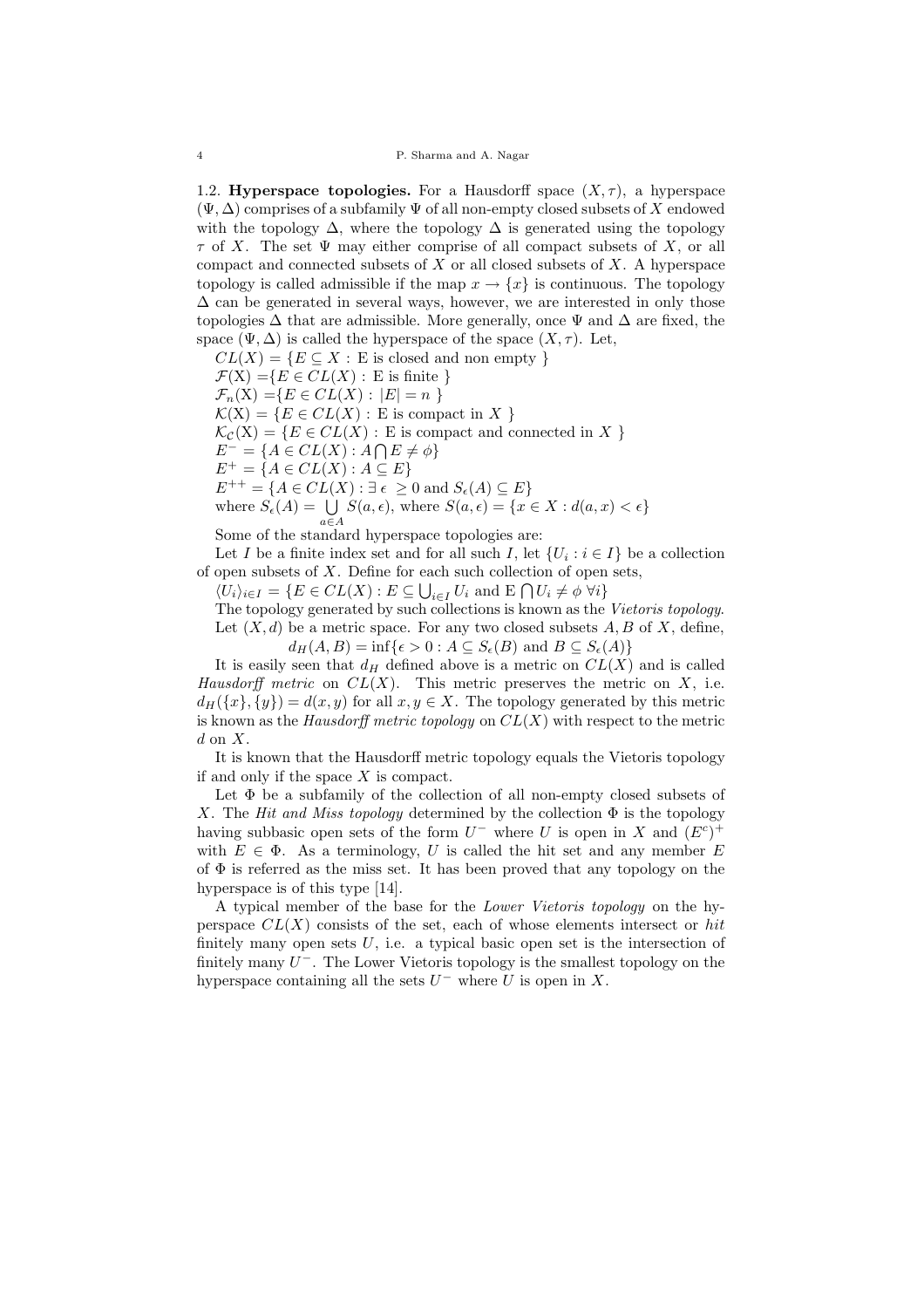A typical basic open set for the Upper Vietoris topology on the hyperspace  $CL(X)$  is of the form  $U^+$  where U is open in X. Thus, given a closed set C, a typical member of the base in the Upper Vietoris topology is the set whose elements are the elements of the hyperspace disjoint from the closed set C.

The Vietoris topology equals the join of Upper Vietoris and Lower Vietoris topology, and is infact an example of a hit and miss topology.

Let  $(X, d)$  be a metric space.

For each element x in X we define a function  $d_x$  as:

$$
d_x:CL(X)\longrightarrow \mathbb{R}
$$

such that 
$$
d_x(A) = d(x, A)
$$

The *Wijsman topology* determined on  $CL(X)$  is the weak topology determined by the family  ${d_x : x \in X}$ , i.e. the smallest topology on  $CL(X)$  for which the family of above defined functions is continuous. It is the topology generated by the sets of the form  $\{A \in CL(X) : d(x, A) < \alpha\}$  and  ${A \in CL(X) : d(x, A) > \alpha}$ , where x varies in X and  $\alpha > 0$  varies in R.

For a metric space  $(X, d)$  and a given collection  $\Phi$  of closed subsets of X, the Hit and Far Miss topology determined by the collection  $\Phi$  is the topology having subbasic open sets of the form  $U^-$  where U is open in X and  $(E^c)^{++}$ with  $E \in \Phi$ .

Here the collection hits each open set  $U$  and far misses the complement of each member of  $\Phi$  and hence forms a hit and far miss topology.

If we replace the family  ${U_k}$  of hit sets in Lower Vietoris topology by pairwise disjoint family of open balls  $S(x_k, \epsilon)$ , then the topology thus obtained is known as the Lower Discrete topology.

It can be seen that Lower Discrete topology is coarser than the Hausdorff metric topology. Further, the topology determines the hit sets for the Hausdorff metric topology. Infact, the Hausdorff metric topology is the join of upper Vietoris topology and lower discrete topology.

The *ball proximal topology* on  $CL(X)$  is defined by the collection of sets  $V^$ and  $(B^c)^{++}$  where V is an open subset of X and B is a closed ball.

In most cases, the Wijsman topology is same as the Ball Proximal topology. In short, each topology  $\Delta$  on the hyperspace is either hit and miss or hit and far miss type. And for some of the main hyperspace topologies, this can be briefly summarized as:

| Topology              | Hit Sets            | Miss Sets    | Far Miss Sets |
|-----------------------|---------------------|--------------|---------------|
| Lower Vietoris        | open sets           |              |               |
| <b>Upper Vietoris</b> |                     | closed sets  |               |
| Vietoris              | open sets           | closed sets  |               |
| Fell                  | open sets           | compact sets |               |
| Wijsman               | open sets           |              | closed balls  |
| Hausdorff Metric      | discrete open balls |              | closed sets   |

It may be noted that if  $X$  is compact, each of the topologies Wijsman, Vietoris, Fell, Hausdorff and Ball Proximal coincide and hence are equal.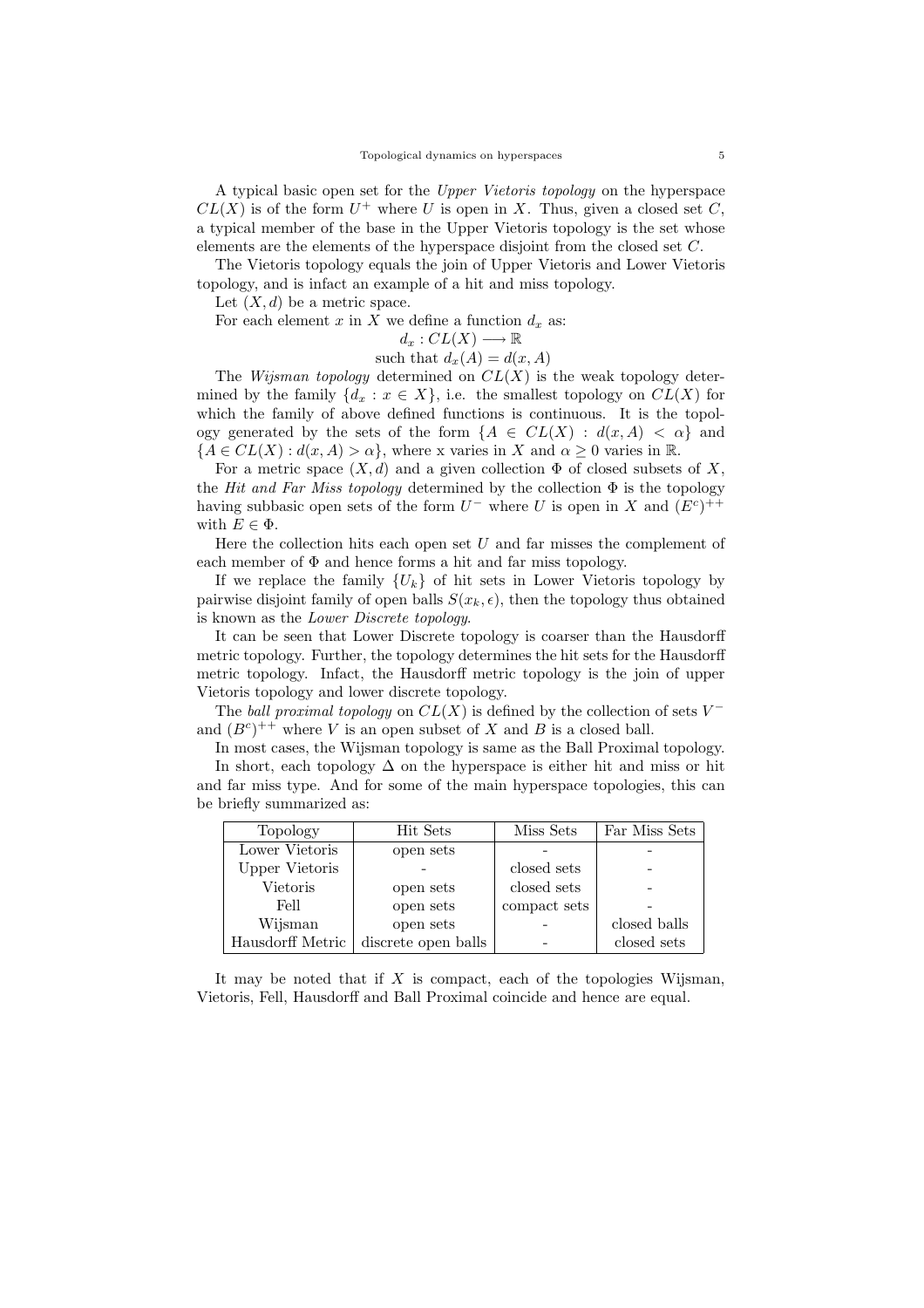Again, as shown in [14], every hyperspace topology is of this type only, hence all topologies  $\Delta$  on  $\Psi \subseteq CL(X)$  can be obtained in this way. So for any  $\Psi \subseteq CL(X)$  we can thus talk of the hyperspace  $(\Psi, \Delta)$ .

Let  $f: X \to X$  be a continuous function. Then for such an f, there is a naturally induced map  $\hat{f}$  on the hyperspace of all nonempty closed subsets of  $X$  defined as,

$$
\hat{f}: CL(X) \to CL(X)
$$
  
such that 
$$
\hat{f}(K) = \overline{f(K)} = \overline{\{f(k) : k \in K\}}
$$

where  $\overline{A}$  denotes the closure of the set A.

If  $f$  is a closed map then this induced map can also be given as,

$$
\frac{\overline{f}: CL(X) \to CL(X)}{\overline{f}(K) = f(K) = \{f(k) : k \in K\}}
$$

However, in each of the above cases, the continuity of the induced maps  $\overline{f}$  or  $\hat{f}$  is not guaranteed by the continuity of the map f. It is very well known that if  $CL(X)$  is assigned the Vietoris topology or the Hausdorff metric topology and f is a continuous self map on X, then  $\hat{f}: CL(X) \to CL(X)$  is always continuous.

It can be seen that, for a closed map  $f$ ,

$$
\begin{array}{rcl}\n\overline{f}^{-1}(U^-) & = & \{\overline{f}^{-1}(A) : A \in U^-\} \\
& = & \{B \in CL(X) : f(B) = A, A \cap U \neq \phi\} \\
& = & \{B \in CL(X) : f(B) \cap U \neq \phi\} \\
& = & \{B \in CL(X) : B \cap f^{-1}(U) \neq \phi\} \\
& = & (f^{-1}(U))^- \\
\overline{f}^{-1}(U^+) & = & \{\overline{f}^{-1}(A) : A \in U^+\} \\
& = & \{B \in CL(X) : f(B) = A, A \subset U\} \\
& = & \{B \in CL(X) : f(B) \subset U\} \\
& = & \{B \in CL(X) : B \subset f^{-1}(U)\} \\
& = & (f^{-1}(U))^+\n\end{array}
$$

This gives rise to the following theorem:

**Theorem 1.1.** Let X and Y be topological spaces and let  $CL(X)$  and  $CL(Y)$ ) be the induced hyperspaces with collections of miss sets as  $\Delta_X$  and  $\Delta_Y$  respectively. A continuous and closed map  $f : X \rightarrow Y$  induces a mapping  $\overline{f}: CL(X) \to CL(Y)$ . Then  $\overline{f}$  is continuous if and only if  $f^{-1}(A) \in \Delta_X$ for all  $A \in \Delta_Y$ .

However, in general,  $\overline{f}^{-1}(U^{++}) \neq (f^{-1}(U))^{++}$ , as shown in the below example.

**Example 1.2.** Define f on each interval of the form  $[2n - 1, 2n]$  as,

$$
f(x) = \begin{cases} \frac{4}{n}x + n + \frac{3}{n} - 8, & 2n - 1 \le x \le 2n - \frac{7}{8};\\ n - \frac{1}{2n}, & 2n - \frac{7}{8} \le x \le 2n - \frac{3}{4};\\ \frac{2}{n}x + n + \frac{1}{n} - 4, & 2n - \frac{3}{4} \le x \le 2n - \frac{1}{4};\\ n + \frac{1}{2n}, & 2n - \frac{1}{4} \le x \le 2n - \frac{1}{8};\\ \frac{4}{n}x + n + \frac{1}{n} - 8, & 2n - \frac{1}{8} \le x \le 2n;\end{cases}
$$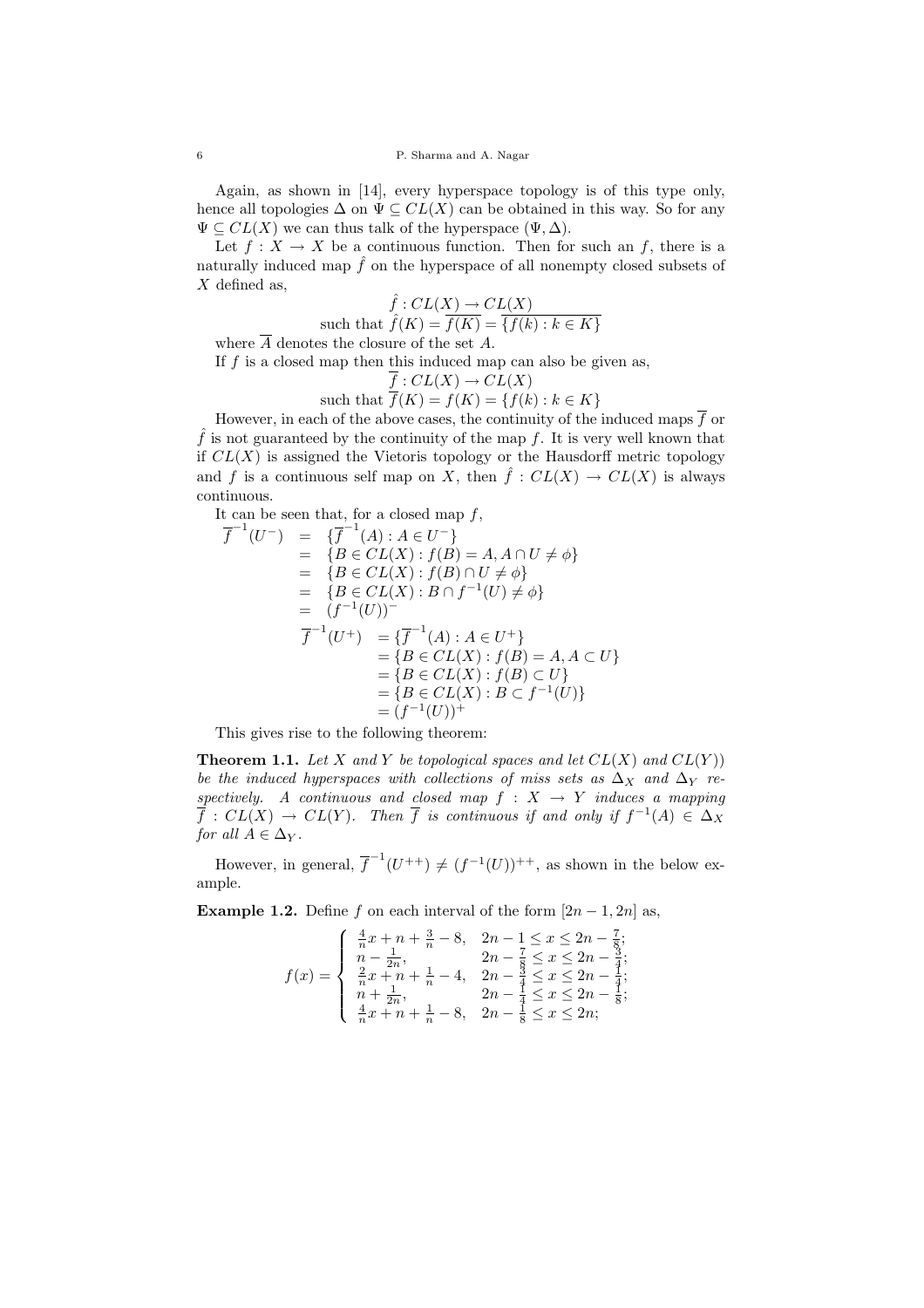Define f in a suitable way on  $[2n, 2n + 1]$  so that the extended function remains continuous. Let g denote the extended function. Then  $g : \mathbb{R} \to \mathbb{R}$  is continuous.

Let 
$$
A = \bigcup_{n=1}^{\infty} [2n - \frac{3}{4}, 2n - \frac{1}{4}]
$$
 and  $U = \bigcup_{n=1}^{\infty} (n - \frac{1}{n}, n + \frac{1}{n})$   
It is also that inverse of A and S. (A) we can use A

It is clear that images of A and  $S_{\frac{1}{2}}(A)$  are same. Also, these images are contained in U. Thus,  $A \in (g^{-1}(U))$ <sup>+ $+$ </sup>.

However,  $A \notin \overline{g}^{-1}(U^{++})$  as  $\overline{g}(A) = \bigcup_{n=1}^{\infty} (n - \frac{1}{2n}, n + \frac{1}{2n})$  and any  $\delta$  ball around  $\overline{g}(A)$  cannot be contained in U.

On the other hand, a similar result does not hold when we consider the induced map  $\tilde{f}$ .

It can be seen that,

$$
\hat{f}^{-1}(U^{-}) = \{\hat{f}^{-1}(A) : A \in U^{-}\}\
$$
  
\n
$$
= \{B \in CL(X) : \frac{f(B)}{f(B)} = A, A \cap U \neq \phi\}\
$$
  
\n
$$
= \{B \in CL(X) : \hat{f}(B) \cap U \neq \phi\}\
$$
  
\n
$$
= \{B \in CL(X) : f(B) \cap U \neq \phi\}\
$$
  
\n
$$
= \{B \in CL(X) : B \cap f^{-1}(U) \neq \phi\}\
$$
  
\n
$$
= (f^{-1}(U))^{-}
$$
  
\n
$$
\hat{f}^{-1}(U^{+}) = \{\hat{f}^{-1}(A) : A \in U^{+}\}\
$$
  
\n
$$
= \{B \in \Psi : \hat{f}(B) = A, A \subset U\}\
$$
  
\n
$$
= \{B \in \Psi : \hat{f}(B) \subset U\}\
$$
  
\n
$$
\subset \{B \in \Psi : B \subset f^{-1}(U)\}\
$$
  
\n
$$
= (f^{-1}(U))^{+}
$$

Also, by giving an example similar to the previous one, it can be shown that,  $\hat{f}^{-1}(U^{++}) \neq (f^{-1}(U))^{++}$  in general.

Thus, the relations,  $\hat{f}^{-1}(U^+) = (f^{-1}(U))^+$  and  $\hat{f}^{-1}(U^{++}) = (f^{-1}(U))^+$ may not hold in general. Conditions under which the induced map  $\hat{f}$  can be continuous is still an open problem for investigation. However, some such conditions ensuring the continuity of  $\hat{f}$  for various topologies on  $CL(X)$  has been beautifully described in [7].

In this article, we shall consider only those hyperspace topologies under which the induced functions remain continuous.

See [2, 7, 8, 13, 14] for details.

1.3. Recent results. In recent years, some relations between the individual dynamics of a system and its collective dynamics have been studied. In [15], Heriberto Roman-Flores proved that for a metric space  $(X, d)$ , for the hyperspace  $\mathcal{K}(X)$ , under Hausdorff metric topology, transitivity of the map  $\overline{f}$  on the hyperspace implies transitivity of the map  $f$  on the base space. Further, he demonstrated by an illustration that transitivity of f need not imply transitivity of f. In [1], Banks improved the result by proving that if the hyperspace  $\mathcal{K}(X)$  is endowed with Vietoris topology, the transitivity of the map  $\overline{f}$  is infact equivalent to weakly mixing of the map  $f$ . In [11], Dominik Kwietnaik and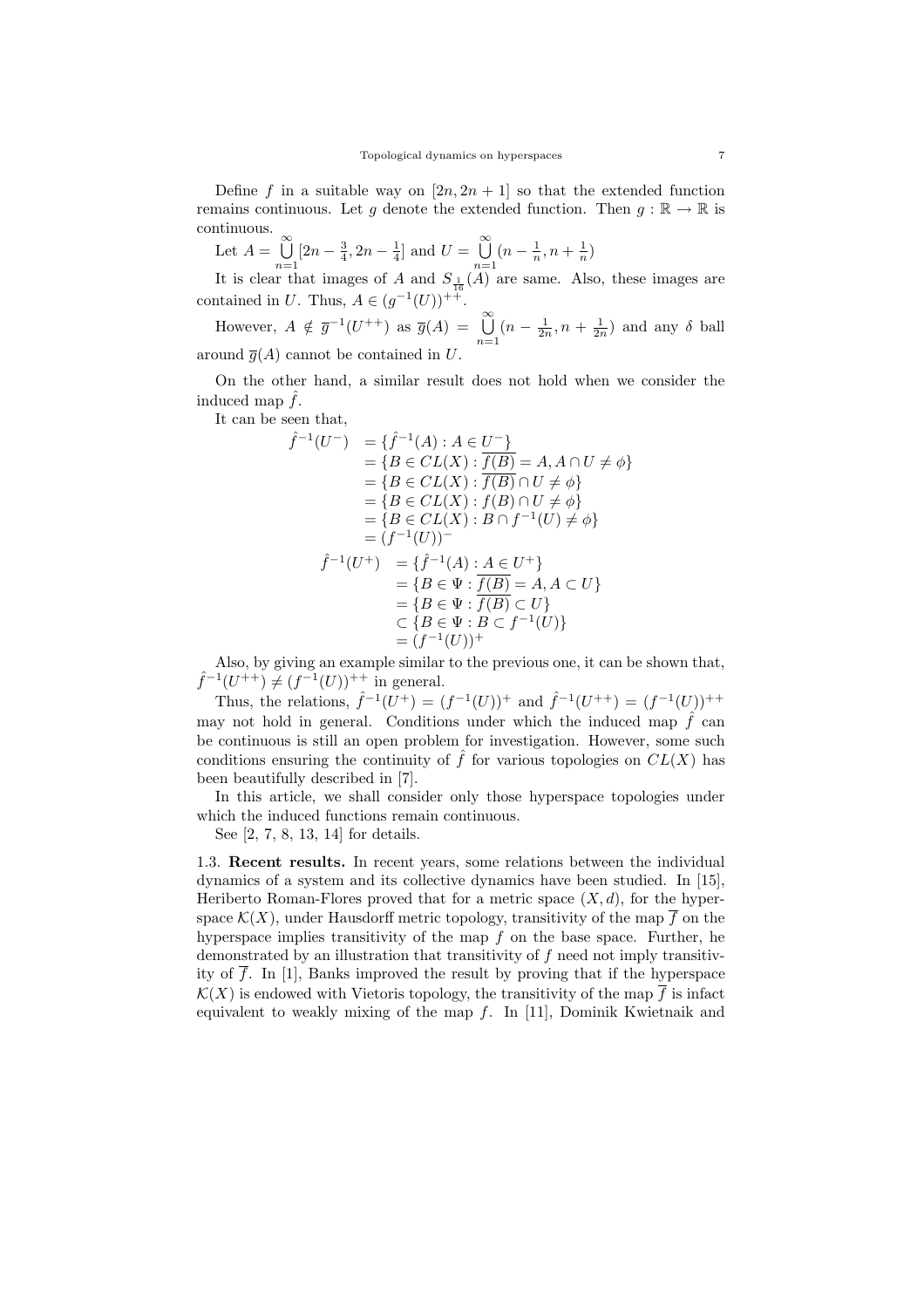Piotr Oprocha proved that positive topological entropy of the map  $\overline{f}$  need not imply positive topological entropy for the map  $f$ . We briefly summarize their results.

**Proposition 1.3** ([15]). For continuous  $f: X \to X$  and  $\overline{f}: \mathcal{K}(X) \to \mathcal{K}(X)$ ,  $\overline{f}$  transitive implies f transitive.

**Proposition 1.4** ([15]). Let  $f : X \to X$  and  $\overline{f} : \mathcal{K}(X) \to \mathcal{K}(X)$  be continuous maps. Then the following conditions are equivalent

- 1.  $f$  is transitive in  $(X, d)$ .
- 2.  $\overline{f}$  is transitive in the w<sup>e</sup> topology.

**Remark 1.5.** We note here that the  $w^e$  topology mentioned in [15] is actually the upper Vietoris topology.

Let  $\mathcal{H} \subseteq CL(X)$  and let f be a continuous self map admissible with  $\mathcal{H}$ . Then f induces another self map on  $\mathcal{H}$ , denoted by  $\overline{f}_{\mathcal{H}}$ . Let  $\overline{f} = \overline{f}_{\mathcal{H}}$ 

**Proposition 1.6** ([1]). Suppose H is dense in  $CL(X)$ . Then the following are equivalent.

1. f is weakly mixing.

2.  $\overline{f}$  is weakly mixing.

3.  $\overline{f}$  is transitive.

**Proposition 1.7** ([1]). Suppose H is dense in  $CL(X)$ . Then f is mixing if and only if  $\overline{f}$  is mixing.

**Proposition 1.8** ([1]). Suppose  $\mathcal{F}(X) \subseteq \mathcal{H}$ . If f has a dense set of periodic points, then so does  $\overline{f}$ .

**Example 1.9** ([11]). Let  $\sum_2$  be the sequence space of all bi-infinite sequences of two symbols 0 and 1. For any two sequences  $x = (x_i)$  and  $y = (y_i)$ , define

$$
d(x,y) = \sum_{i=-\infty}^{\infty} \frac{|x_i - y_i|}{2^{|i|}}
$$

It is easily seen that the metric *d* generates the product topology on  $\Sigma_2$ . Let  $S \subset \sum_2$  be the set of all bi-infinite sequences for which the symbol 1 occurs at most once.

$$
\sigma : \sum_{2} \to \sum_{2}
$$

$$
\sigma(\ldots x_{-2}x_{-1}.x_{0}x_{1}\ldots) = \ldots x_{-2}x_{-1}x_{0}.x_{1}x_{2}x_{3}\ldots
$$

The map  $\sigma$  is known as the shift map and is continuous with respect to the metric d defined.

Denote  $\sigma_S$  for  $\sigma|_S$ , the restriction of the shift map to S. Let  $\overline{\sigma_S}$  denote the induced map on  $\mathcal{K}(S)$ . Then, topological entropy of  $\sigma_S$ ,  $h(\sigma_S) = 0$  but  $h(\overline{\sigma}_S) = \log 2.$ 

# 2. Main results

Let  $(X, f)$  be a dynamical system. Let  $\Psi \subseteq CL(X)$  be a collection admissible with the map f, i.e.  $f(\Psi) \subseteq \Psi$ . The topology  $\Delta$  on  $\Psi$  is either a Hit and Miss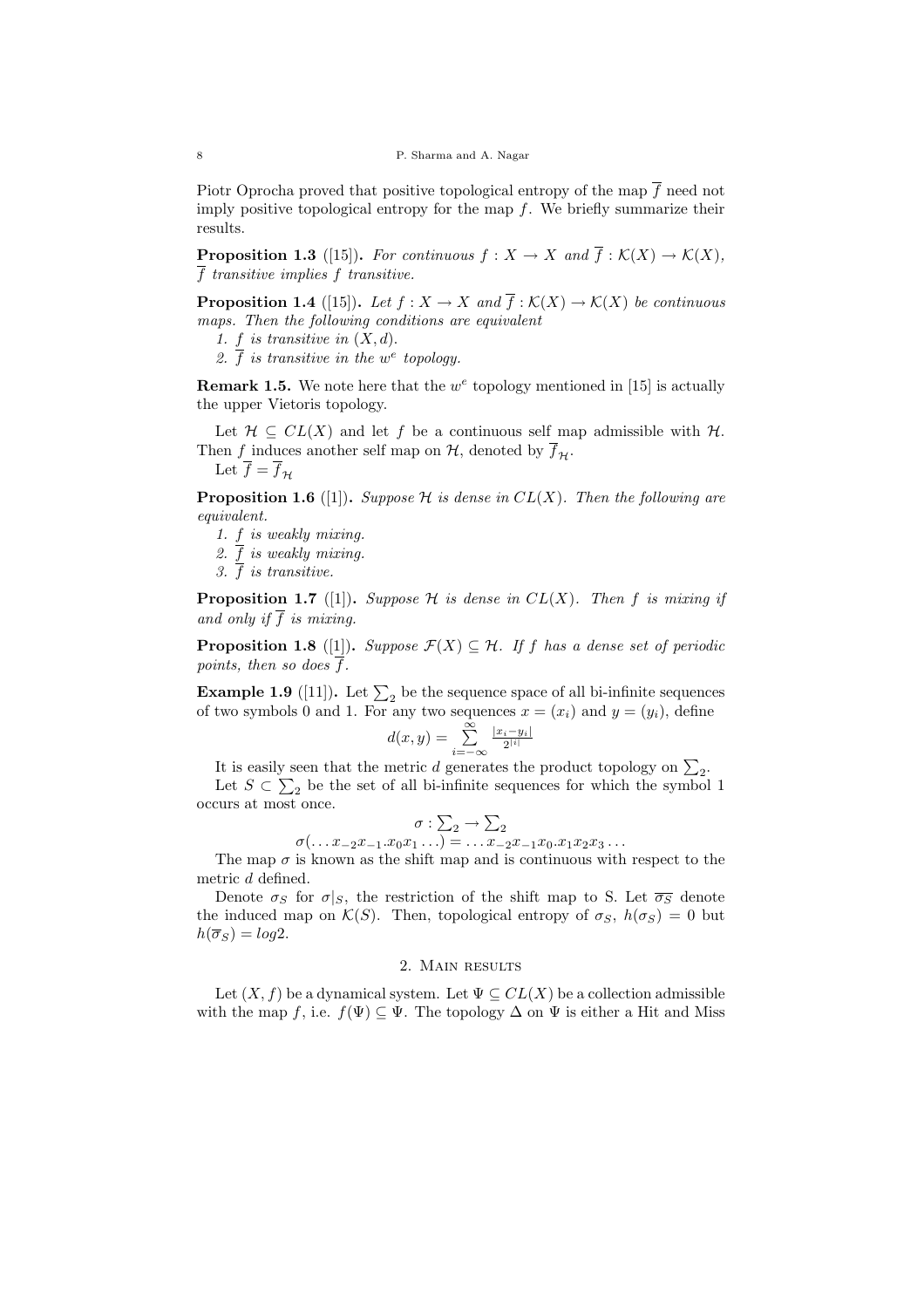or a Hit and Far Miss topology. We note that  $(X, d)$  is a metric space in case we consider a hit and far miss topology.

Further, we consider only those topologies  $\Delta$  on  $\Psi$  with respect to which  $\overline{f}$ :  $\Psi \to \Psi$  is continuous. Now the original dynamical system  $(X, f)$  induces another dynamical system  $(\Psi, \overline{f})$ .

We will be dealing with the question: Given a topological framework for a base space X and its associated hyperspace  $\Psi$ , how does the dynamics on one space effect the dynamics of the other. That is, under what conditions properties like dense set of periodic points transitivity, weakly mixing etc. in one space imply the same in the other. As the mentioned properties depend on the topology on  $\Psi$ , we shall derive suitable conditions on the topology  $\Delta$  on Ψ for this to happen.

**Proposition 2.1.** Let  $\mathcal{F}(X) \subseteq \Psi$  and  $\Psi$  be endowed with any admissible hyperspace topology  $\Delta$ . If  $(X, f)$  has dense set of periodic points, then so does  $(\Psi, \overline{f}).$ 

*Proof.* Let the topology  $\Delta$  on the hyperspace  $\Psi$  be the hit and miss (or hit and far miss) topology determined by the collection  $\mathcal{C}$ . Let  $\mathcal{U}$  be a non empty basic open set for the hyperspace  $(\Psi, \Delta)$ . Then U hits finitely many open sets, say  $W_1, W_2, \ldots, W_n$  and misses(far misses) finitely many elements of C say,  $T_1, T_2, \ldots, T_m$ . Let  $T = \bigcup T_j$ . Thus each  $V_i = W_i \bigcap T^c$  is non-empty, open in X. As periodic points of f are dense in  $X$ , each  $V_i$  contains a periodic point  $x_i$  of period  $k_i$ . As each  $x_i$  is periodic of period  $k_i$ , the set  $\{x_1, x_2, ... x_n\}$  is periodic of period  $r = lcm{k_1, k_2, ... k_n}$ . Thus the point  $\{x_1, x_2, ... x_n\} \in \mathcal{U}$  is a periodic point for  $\overline{f}$ . Hence the result holds.

Remark 2.2. It can be noted that the above result holds for any hit and miss or hit and far miss topology. However, using denseness of periodic points, a periodic point generated in the hyperspace is a finite set and hence the condition  $\mathcal{F}(X) \subseteq \Psi$  cannot be relaxed in the above proof. Again, as  $\mathcal{F}(X) \nsubseteq \mathcal{K}_C(X)$ , the condition  $\mathcal{F}(X) \subseteq \Psi$  is not satisfied and hence the result is not true in this case, as noted in [1].

Also, the converse is not true.  $(\Psi, \overline{f})$  may have a dense set of periodic points with  $(X, f)$  having no periodic point. An illustration for the same is given in [1].

**Proposition 2.3.** If there exists a base  $\beta$  for the topology on X such that  $U^+$ is non empty and  $U^+ \in \Delta$  for every  $U \in \beta$ , then  $\overline{f}$  transitive on  $\Psi$  implies that f is transitive on X.

*Proof.* Let U and V be any two non-empty open sets in X. As  $\beta$  forms a base for topology on X, there exists  $U_1, V_1 \in \beta$  such that  $U_1 \subseteq U$  and  $V_1 \subseteq V$ . By given hypothesis,  $U_1^+$  and  $V_1^+$  are non empty open in the hyperspace  $\Psi$ . As  $\overline{f}$ is transitive, there exists  $n \in \mathbb{N}$  such that  $\overline{f}^n(U_1^+) \cap V_1^+ \neq \emptyset$ . As  $U_1 \subseteq U$  and  $V_1 \subseteq V, f$  is transitive.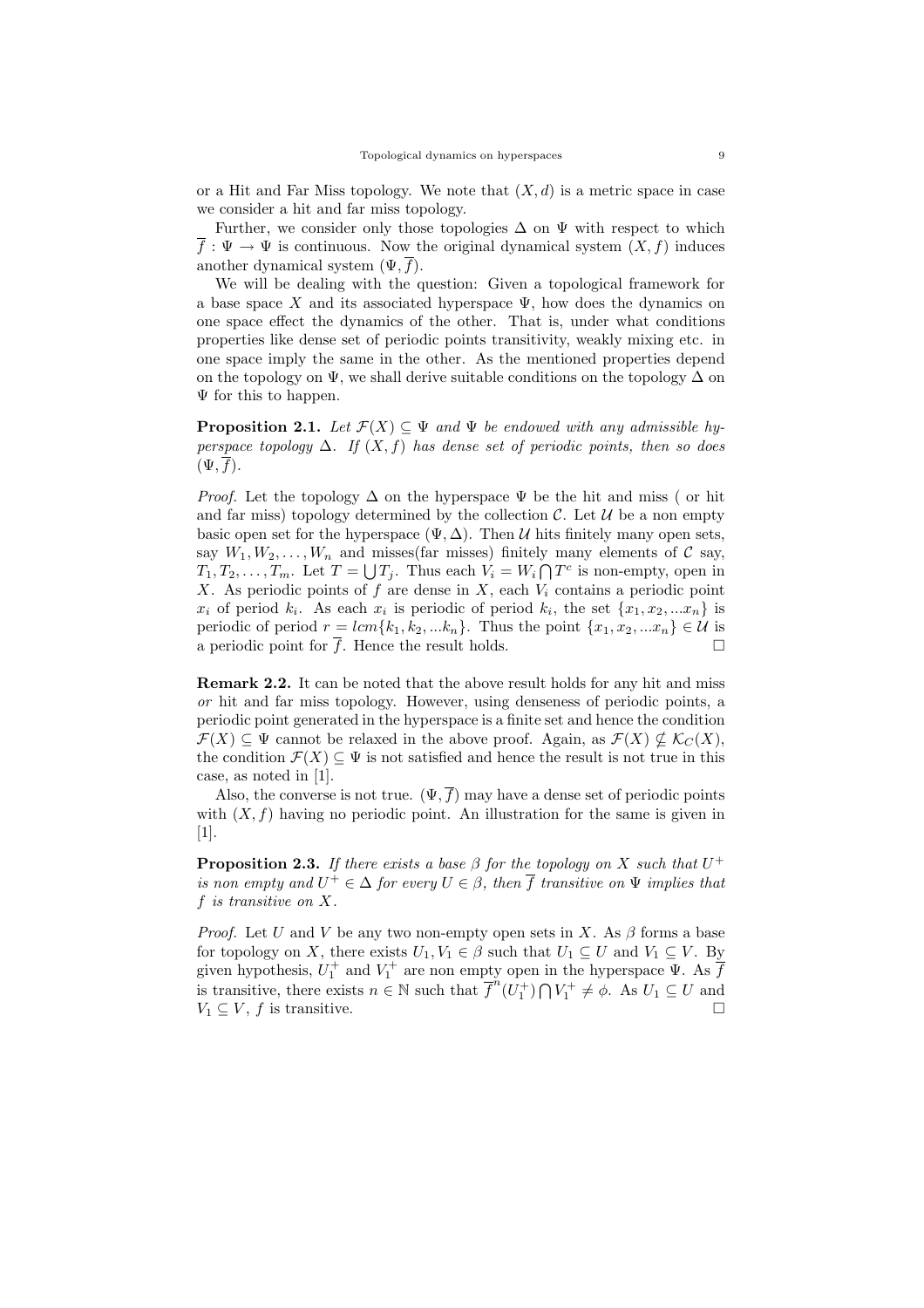Remark 2.4. For the above result to hold, it is firstly necessary that the set  $U^+$  in  $(\Psi, \Delta)$  is non-empty for any member U of the base. Since if  $U^+ = \phi$  for some  $U \in \beta$ , the transitivity of  $\overline{f}$  cannot be used to establish the transitivity of f. Secondly, it is sufficient to have sets of the form  $U^+$  to be open in the hyperspace, for  $U$  open in  $X$ . This is basically the property of upper Vietoris topology. Thus, if the hyperspace  $\Psi$  contains all singletons and is endowed with any topology finer than the upper Vietoris topology, the transitivity of the induced map on the hyperspace ensures the transitivity of the base map on the space  $X$ . Since upper Vietoris topology is indeed coarser than topologies like Hausdorff metric topology and Vietoris topology, the result holds good in each of these topologies. However as known, when topologies like Wijsman topology, Ball proximal topology or Fell topology become finer than upper Vietoris topology, they actually coincide with the Vietoris topology. Hence the result may not hold for them in general.

Remark 2.5. Again, it can be seen that for the converse, the transitivity of f can guarantee transitivity of  $\overline{f}$  when the hyperspace is endowed with upper Vietoris topology or any coarser hyperspace topology. Thus, if the hyperspace is endowed with upper Vietoris topology, the result holds in both directions and the transitivity of f is in fact equivalent to transitivity of  $\overline{f}$  as also proved in [15].

**Proposition 2.6.** Let  $\mathcal{F}(X) \subseteq \Psi$ . If f is weakly mixing, then so is  $\overline{f}$ . The converse holds if there exists a base  $\beta$  for topology on X such that  $U^+ \in \Delta$  for every  $U \in \beta$ .

*Proof.* Let  $U_1$ ,  $U_2$ ,  $V_1$ ,  $V_2$  be non-empty open sets in the hyperspace such that  $U_1, U_2, V_1, V_2$  hits the open sets  $W_{11}, W_{21}, \ldots W_{n_11}; W_{12}, W_{22}, \ldots W_{r_12};$  $R_{11}, R_{21}, \ldots R_{n_11}$  and  $R_{12}, R_{22}, \ldots R_{r_12}$  and misses(far misses) the closed sets  $T_{11}, T_{21}, \ldots T_{m_1 1}; T_{12}, T_{22}, \ldots T_{s_1 2}; S_{11}, S_{21}, \ldots S_{m_1 1}$  and  $S_{12}, S_{22}, \ldots S_{s_1 2}$  respectively.

Let  $T_i = \bigcup$  $\bigcup_j T_{ji}$ . and  $S_i = \bigcup_j$ ل S $_{ji}$ .

Let  $M_j^i = W_{ji} \bigcap T_i^c$  and let  $N_j^i = R_{ji} \bigcap S_i^c$ .

Now, each of  $M_j^i, N_j^i$  are open sets and as f is weakly mixing, there exists  $k \in \mathbb{N}$  such that  $f^k(M_j^i) \bigcap N_j^i \neq \emptyset$ ,  $\forall i, j$ . Let  $x_j^i \in M_j^i$  such that  $f^k(x_j^i) \in N_j^i$ . Then  $X_i = \{x_j^i\}_j \in \mathcal{U}_i$  such that  $\overline{f}^k(X_i) \in \mathcal{V}_i$ . Hence  $\overline{f}$  is weakly mixing.

Conversely, let  $U_1, U_2, V_1, V_2$  be open in X. As  $\beta$  is the base for the topology on  $X, \exists U_{11}, U_{22}, V_{11}, V_{22} \in \beta$  such that  $U_{ii} \subseteq U_i$  and  $V_{ii} \subseteq V_i$  for  $i = 1, 2$ . By given hypothesis,  $U_{ii}^+$  and  $V_{ii}^+$  are non-empty open in the hyperspace  $\Psi$ . Hence, there exists  $n \in \mathbb{N}$  such that  $\overline{f}^n(U_{ii}^+) \cap V_{ii}^+ \neq \emptyset$ . Thus, f is weakly mixing.  $\Box$ 

**Proposition 2.7.** Let  $\mathcal{F}(X) \subseteq \Psi$ . If f is topologically mixing, then so is  $\overline{f}$ . The converse holds if there exists a base  $\beta$  for topology on X such that  $U^+ \in \Delta$ for every  $U \in \beta$ .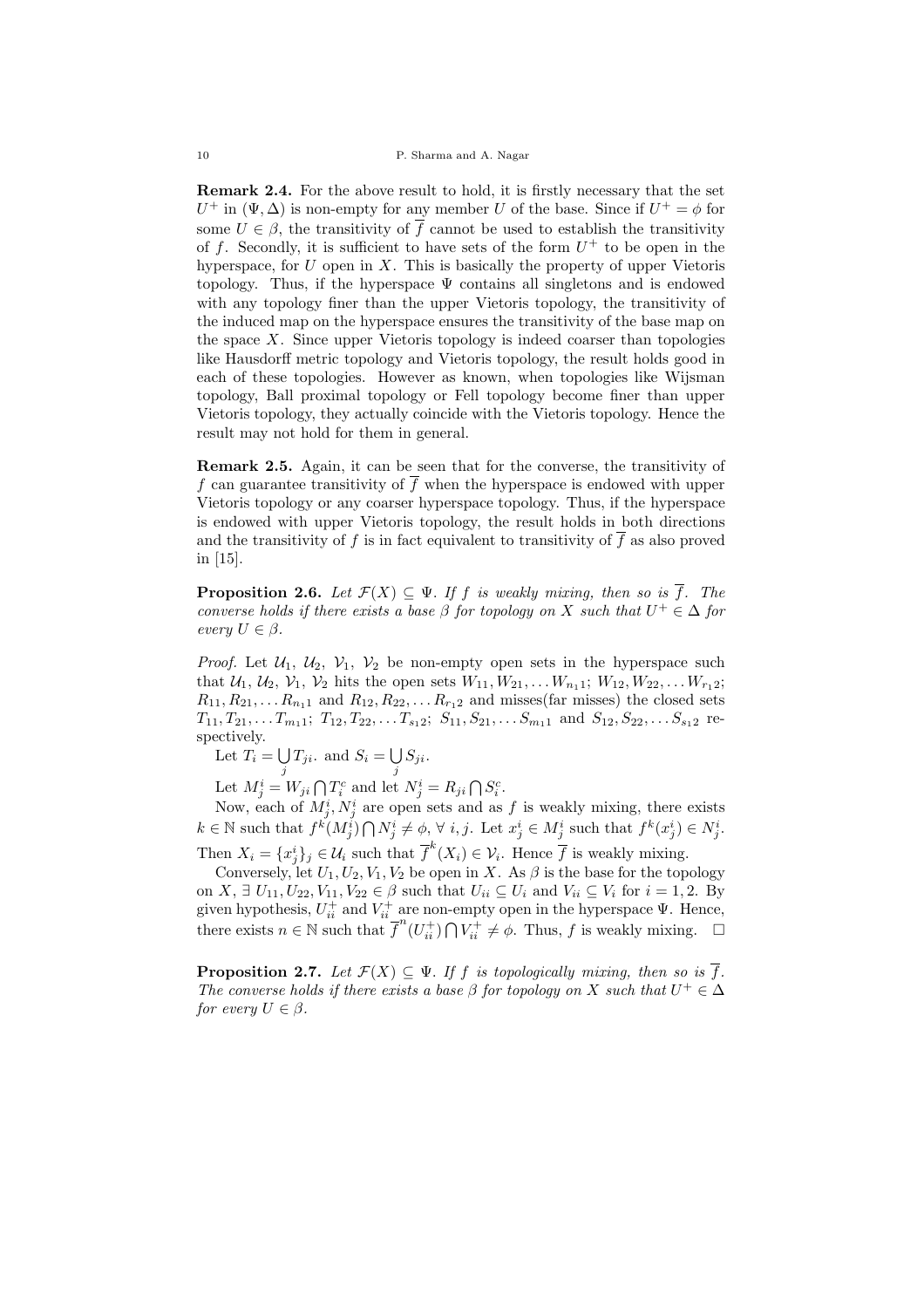*Proof.* Let  $U, V$  be two non-empty open sets in the hyperspace  $(\Psi, \Delta)$ . Let  $U$ and V hit  $W_1, W_2, \ldots W_r; R_1, R_2, \ldots R_r$  and miss  $T_1, T_2, \ldots T_m; S_1, S_2, \ldots S_m$ respectively.

Let  $T = \bigcup T_j$  and  $U_i = W_i \bigcap T^c$ . j Let  $S = \bigcup$  $\bigcup_j S_j$  and  $V_i = R_i \bigcap S^c$ .

It may be noted that as  $\mathcal{U}, \mathcal{V}$  are non-empty, each  $U_i, V_i$  are also non-empty. Now as f is topological mixing, for each pair of non empty open sets  $U_i, V_i$ , we obtain  $n_i \in \mathbb{N}$  such that  $f^k(U_i) \cap V_i \neq \emptyset$ ,  $\forall k \geq n_i$ . Let  $n = \max$  ${n_i : i = 1, 2, \ldots r}$ . Then  $\overline{f}^k(\mathcal{U}) \cap \mathcal{V} \neq \emptyset$   $\forall k \geq n$ . Thus,  $\overline{f}$  is topological mixing.

Conversely, let  $\overline{f}$  be topological mixing. Let U and V be non empty open subsets of X. As  $\beta$  is the base for the topology on X, there exists  $U_1, V_1 \in \beta$ such that  $U_1 \subseteq U$  and  $V_1 \subseteq V$ . By given hypothesis,  $U_1^+$  and  $V_1^+$  are open. As  $\overline{f}$  is topological mixing,  $\exists n \in \mathbb{N}$  such that  $\overline{f}^k(U_1^+) \cap V_1^+ \neq \emptyset$ ,  $\forall k \geq n$  which implies that f is topological mixing.  $\square$ 

Remark 2.8. For both the above results, we note that in the forward part, we need  $\mathcal{F}(X) \subseteq \Psi$ . Once again, for the converse part, we need the sets  $U^+$  to be non-empty open for any member  $U$  of the base.

Remark 2.9. It is clear from the above proof that topological mixing of f is equivalent to the topological mixing of  $\overline{f}$  when the hyperspace  $\Psi$  contains  $\mathcal{F}(X)$ and is endowed with upper Vietoris topology or any of the finer hyperspace topologies.

Remark 2.10. In each the above proofs, to prove the existence of a dynamical property on the hyperspace, a finite set has been generated. As for any finite set A, if  $\hat{f}$  is continuous, since  $\overline{f}(A) = \hat{f}(A)$ , therefore the above results hold good for  $\hat{f}$  also.

**Proposition 2.11.** Let $(X, f)$  be a dynamical system and let  $(\Psi, \overline{f})$  be the induced dynamical system on the hyperspace. Then, the system  $(\Psi, \overline{f})$  has a positive topological entropy need not imply the same for the system  $(X, f)$ .

Proof. We demonstrate the proof by giving a counterexample. We prove the result on the same lines as done in [11] for Vietoris topology.

Let  $\Sigma_2$  be the sequence space of all bi-infinite sequences of two symbols 0 and 1. Let  $S \subset \sum_2$  be the set of all bi-infinite sequences for which the symbol 1 occurs atmost once. Denote  $\sigma_S$  for  $\sigma|_S$ , the restriction of the shift map to S. Let  $\overline{\sigma_S}$  denote the induced map on  $\mathcal{K}(S)$ . Let  $\Psi = \mathcal{K}(S)$  be endowed with any hyperspace topology such that  $\overline{\sigma_S}$  is continuous. Then,  $h(\sigma_S) = 0$ , but,  $h(\overline{\sigma}_S) = log2.$ 

As S is countable,  $h(\sigma_S) = 0$ . Further, define,  $\phi : \sum_2 \to \mathcal{K}(S)$  $\phi(x = \ldots x_{-2}x_{-1}.x_0x_1 \ldots) = \{a_n : n \in A_x\}$ where  $A_x = \{n \in \mathbb{Z} : x_n = 1\}.$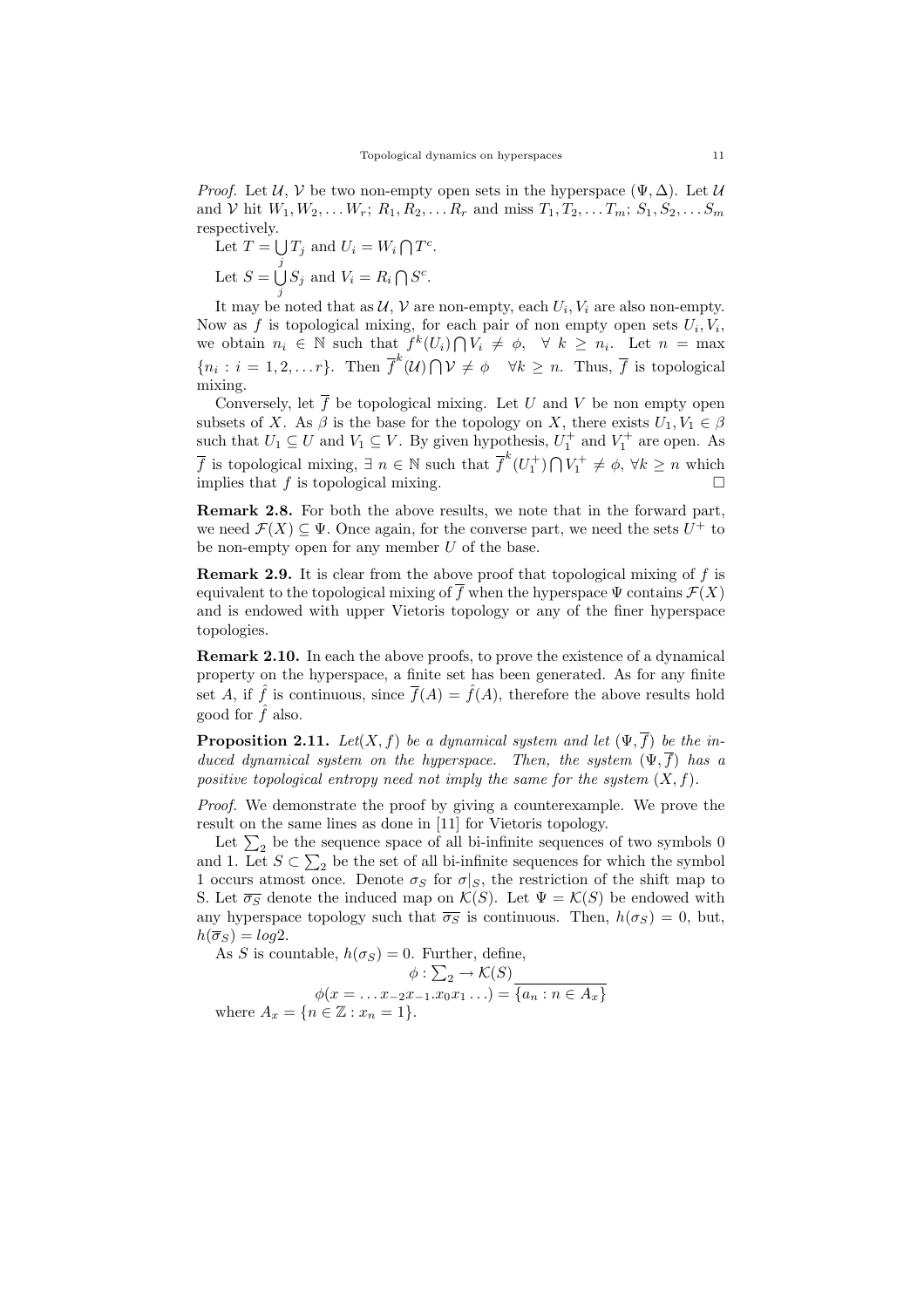Then,  $\phi$  is a continuous, onto function. Further, any  $K \in \mathcal{K}(S)$  has atmost two preimages. Thus,  $\phi$  is a uniformly finite-to-one semiconjugacy between the systems  $(\sum_2, \sigma)$  and  $(\mathcal{K}(S), \overline{\sigma}_S)$ . Thus,  $h(\overline{\sigma}_S) = h(\sigma) = log2$  (by [11]).

Remark 2.12. In the above example, we correct the uniformly finite-to-one semiconjugacy given in [11]. Further, we establish the result for a general hit and miss(hit and far-miss) topology on the hyperspace and hence generalize the result given in [11].

**Proposition 2.13.** Let  $\mathcal{F}_1(X) \subseteq \Psi$ . If  $(X, f)$  has a M-horseshoe, then so does  $(\Psi, f)$ .

*Proof.* Let  $S_1, S_2, \ldots S_M$  constitute a M-horseshoe for the system  $(X, f)$ . Then,  $\mathcal{K}(S_1) \bigcap \Psi$ ,  $\mathcal{K}(S_2) \bigcap \Psi$ , ...  $\mathcal{K}(S_M) \bigcap \Psi$  constitutes a M-horseshoe for the system  $(\Psi, \overline{f}).$ 

We now give an example to show that the converse is not true, i.e. existence of a horseshoe for the induced system need not guarantee the same for the original system.

**Example 2.14.** Let  $\Sigma_2$  be the sequence space of one sided infinite sequences of two symbols 0 and 1. For any two sequences  $x = (x_i)$  and  $y = (y_i)$ , define

$$
d(x,y) = \sum_{n=1}^{\infty} \frac{|x_i - y_i|}{2^i}
$$

The metric d generates the product topology on  $\sum_2$ . Let  $S = \{a_n : n \in \mathbb{R}\}$  $\mathbb{N}\}\bigcup\{a_0\}$ , where  $a_n \in \sum_2$  such that  $a_n$  is sequence with all 0 and a 1 only at the *n*-th place and  $a_0$  is the sequence of all 0.

As any two infinite subsets of S intersect, there cannot exist a horseshoe for any self map f on S. We now define a self map f on S such that  $(\mathcal{K}(S), \overline{f})$  has a 2-horseshoe. Define,

$$
f(a_k) = \begin{cases} a_{2n-1}, & k = 4n - 1; \\ a_{2n}, & k = 4n + 1; \\ a_{n-1}, & k = 2n, n \neq 0; \\ a_0, & k = 0; \end{cases}
$$

We claim that the induced system  $(\mathcal{K}(S), \overline{f})$  has a 2-horseshoe.

Let  $S_1 = \{a_1, a_3, a_5, \ldots a_{2n-1}, \ldots\}$  and  $S_2 = \{a_2, a_4, a_6, \ldots a_{2n}, \ldots\}$ .

Let  $\mathcal{J}_1$  be a subset of the hyperspace with elements of the form  $\{a_{n_k}: k \in$  $\mathbb{N}\}\bigcup\{a_0\}$  where  $n_1 = 1$  and each  $a_{n_k} \in S_1$ .

Similarly, let  $\mathcal{J}_2$  be a subset of the hyperspace with elements of the form  ${a_{n_k} : k \in \mathbb{N}} \bigcup {a_0}$  where  $n_1 = 2$  and each  $a_{n_k} \in S_2$ .

Let  $\mathcal{K}_1 = \overline{\mathcal{J}_1}$  and let  $\mathcal{K}_2 = \overline{\mathcal{J}_2}$ .

Then we claim that  $\mathcal{K}_1, \mathcal{K}_2$  constitute a 2-horseshoe for the system  $(\mathcal{K}(S), \overline{f}).$ Any element  $\{a_{2n_k-1} : k \in \mathbb{N}\}\bigcup \{a_0\} \in \mathcal{K}_1$  is image of  $\{a_1\}\bigcup \{a_{4n_k-1} : k \in \mathbb{N}\}\bigcup \{a_{4n_k-1} : k \in \mathbb{N}\}\bigcup \{a_0\}$  $\mathbb{N}\}\bigcup\{a_0\}\in\mathcal{K}_1$  and  $\{a_2\}\bigcup\{a_{4n_k}:k\in\mathbb{N}\}\bigcup\{a_0\}\in\mathcal{K}_2$ .

Again, any element  $\{a_{2n_k}: k \in \mathbb{N}\}\bigcup \{a_0\} \in \mathcal{K}_2$  is image of  $\{a_1\}\bigcup \{a_{4n_k+1}$ :  $k \in \mathbb{N} \} \bigcup \{a_0\} \in \mathcal{K}_1 \text{ and } \{a_2\} \bigcup \{a_{4n_k+2} : k \in \mathbb{N} \} \bigcup \{a_0\} \in \mathcal{K}_2.$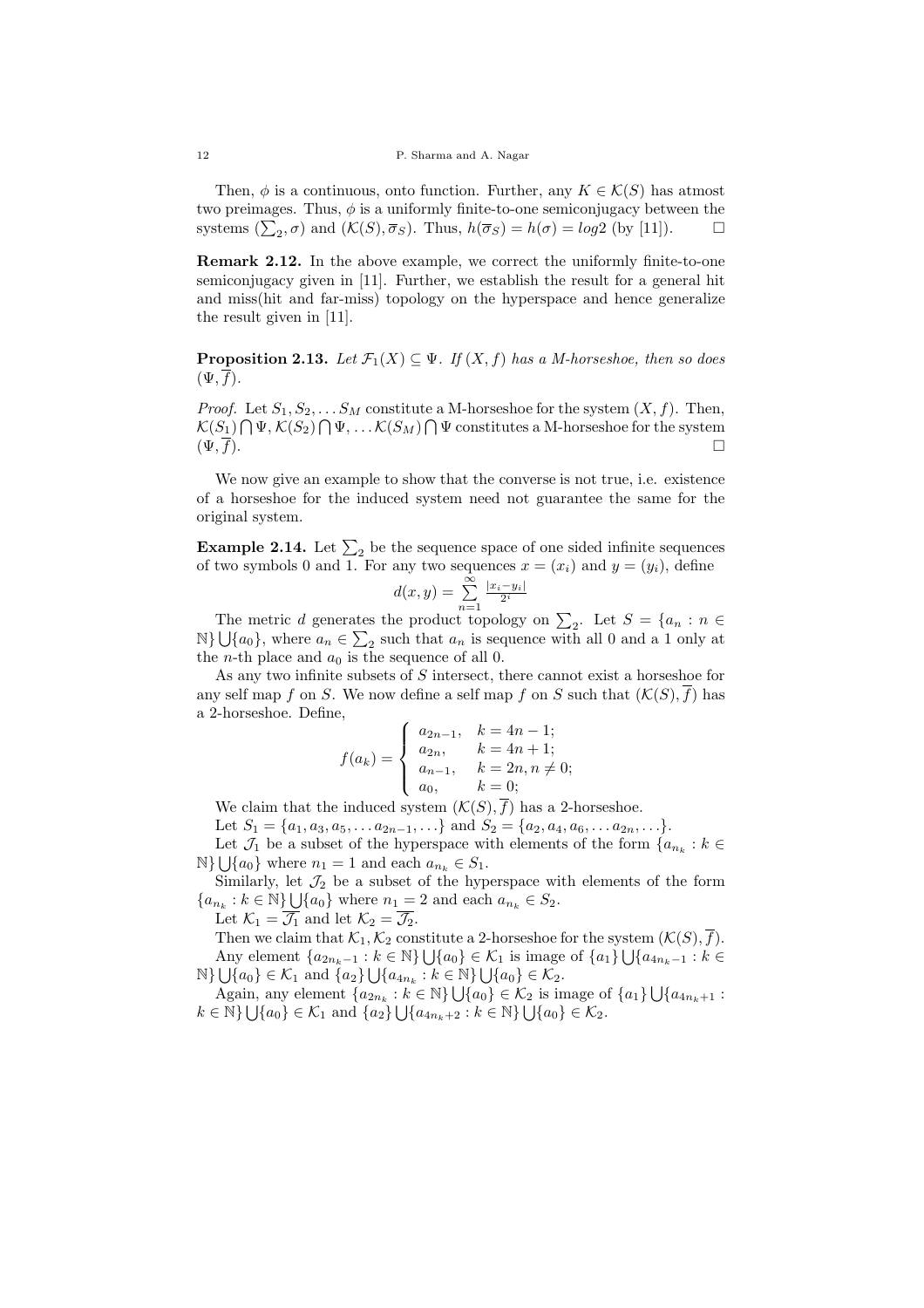Also any other element of  $\mathcal{K}_1$  is of the form  $\{a_0, a_1, a_{2r_1-1}, a_{2r_2-1}, \ldots a_{2r_k-1}\}$ which is image of  $\{a_0, a_1, a_{4r_1-1}, a_{4r_2-1}, \ldots, a_{4r_k-1}\} \in \mathcal{K}_1$  and  $\{a_0, a_2, a_{4r_1}, a_{4r_2},$  $\dots a_{4r_k} \} \in \mathcal{K}_2.$ 

Lastly, any other element of  $\mathcal{K}_2$  is of the form  $\{a_0, a_2, a_{2r_1}, a_{2r_2}, \ldots a_{2r_k}\}\$ which is image of  $\{a_0, a_1, a_{4r_1+1}, a_{4r_2+1}, \ldots, a_{4r_k+1}\} \in \mathcal{K}_1$  and  $\{a_0, a_2, a_{4r_1+2},$  $a_{4r_2+2}, \ldots a_{4r_k+2} \in \mathcal{K}_2.$ 

Hence  $\mathcal{K}_1 \bigcup \mathcal{K}_2 \subseteq f(\mathcal{K}_1) \bigcap f(\mathcal{K}_2)$ .

Hence,  $\mathcal{K}_1, \mathcal{K}_2$  is a 2-horseshoe for the system  $(\mathcal{K}(S), \overline{f}).$ 

Hence, existence of a horseshoe for the induced system does not imply the same for the original system.

For a hyperspace  $\Psi \subset CL(X)$ , and a topology  $\Delta$  finer than the upper Vietoris topology, we have the following lemma.

**Lemma 2.15.** Let  $(X, \tau)$  be a topological space and let  $(\Psi, \Delta)$  be the induced hyperspace such that  $\Psi \subseteq \mathcal{K}(X)$ . Let  $\Delta$  be finer than the upper Vietoris topology. Then,

$$
\mathcal{B}\in\mathcal{K}(\Psi,\Delta)\Rightarrow(\bigcup_{E\in\mathcal{B}}E)\in\mathcal{K}(X)
$$

*Proof.* Let  $A = \bigcup$ E∈B  $E.$  Let  $\bigcup$  $\bigcup_{i\in I} U_i$  be an open cover of A. Let  $E \in \mathcal{B}$ . Then, as each  $E \in \mathcal{B}$  is also contained in A,  $\bigcup$  $\bigcup_{i\in I} U_i$  is also an open cover of E. Thus there exists  $U_1^E, U_2^E, \ldots U_{n_E}^E$  such that  $E \subseteq \bigcup^{n_E}$  $\bigcup\limits_{i=1}^{n_E} U^E_{n_E}$  and thus  $E \in < \bigcup\limits_{i=1}^{n_E}$  $\bigcup_{i=1}^{\infty} U_{n_E}^E >.$ Thus  $\bigcup$ E∈B  $\langle \bigcup_{n=1}^{n}$  $\bigcup_{i=1}^{\infty} U_{n_E}^E >$  is an open cover of B. As B is compact, there exists  $E_1, E_2, \ldots E_k$  such that  $\mathcal{B} \subseteq \bigcup^k$  $\bigcup\limits_{i=1}$  <  $\bigcup^{n_{E_i}}$  $\bigcup_{j=1}^{n_{E_i}} U_j^{E_i}$  >. Hence  $A \subseteq \bigcup_{i=1}^{k}$  $i=1$  $\bigcup^{n_{E_i}}$  $\bigcup_{j=1}^{\infty} U_j^{E_i}$  and thus has a finite subcover. Hence A is compact.

 $\Box$ 

**Proposition 2.16.** Let  $\mathcal{F}_1(X) \subseteq \Psi \subseteq \mathcal{K}(X)$  and let  $\Delta$  be finer than the upper Vietoris topology. Then the following are equivalent:

- (1) There exists compact sets  $S_1, S_2, \ldots S_M$  constituting a horseshoe for  $(X, f)$ .
- (2) There exists compact sets of the hyperspace  $\mathcal{J}_1, \mathcal{J}_2, \ldots, \mathcal{J}_M$  constituting a M-horseshoe on the hyperspace such that the sets  $Q_i = \bigcup$  $K\!\in\!\mathcal{J}_i$ K are

pairwise disjoint.

*Proof.* The proof of  $(1) \implies (2)$  follows from Result 2.13.

For  $(2) \implies (1)$  let  $\mathcal{J}_1, \mathcal{J}_2, \ldots, \mathcal{J}_M$  constitute a M-horseshoe on the hyperspace. Then, the sets  $Q_i = \bigcup$  $K{\in}\mathcal{J}_i$ K are compact by lemma 2.15 and thus form a horseshoe for the system  $(X, f)$ .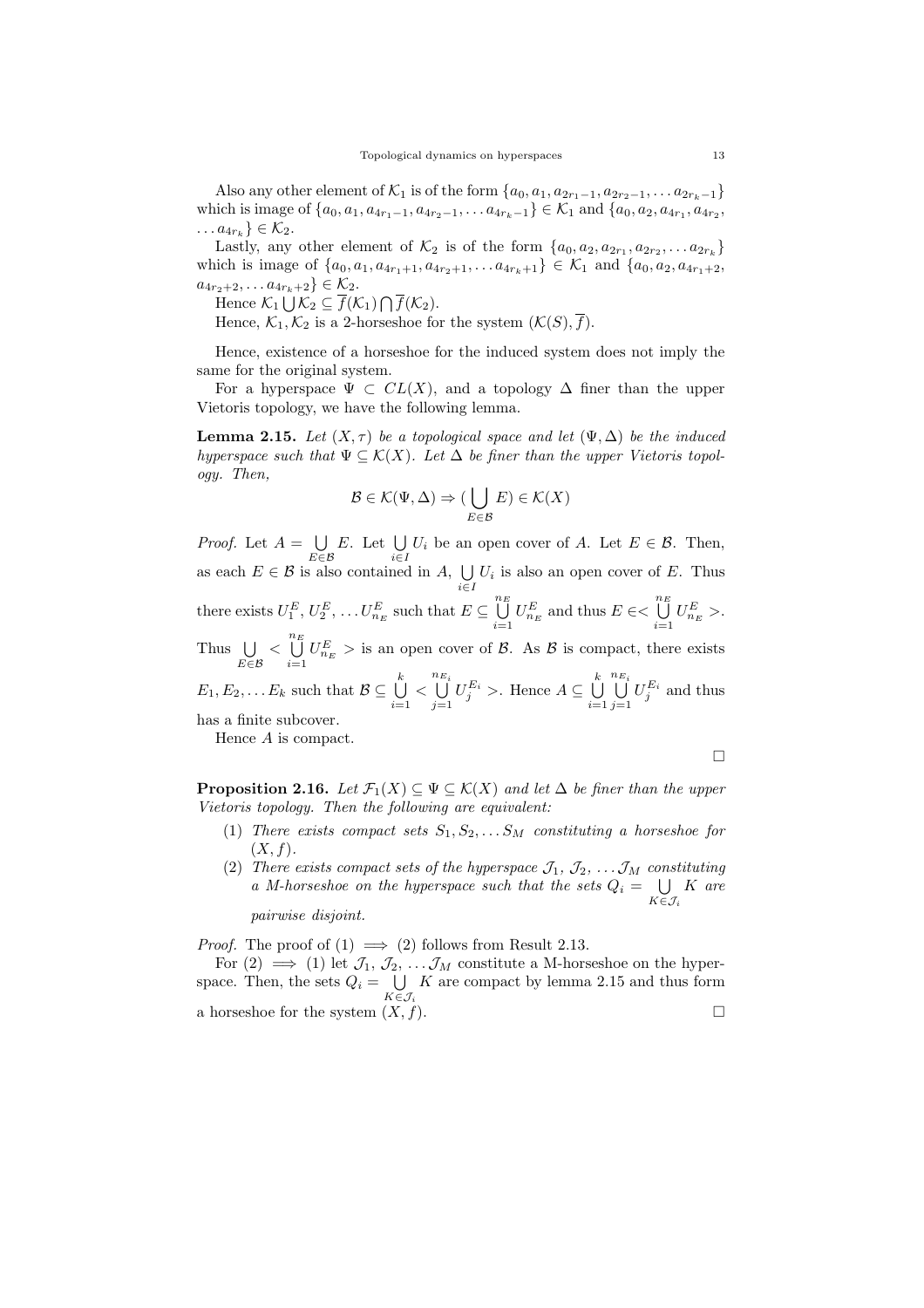We now deal with metric related properties. As observed in the previous section, since these properties are highly metric dependent, we can only think of discussing these properties on the hyperspace Ψ with the Hausdorff metric,  $d_H$ . We recall here that the metric  $d_H$  on  $\Psi$  preserves the metric d on X.

**Proposition 2.17.** Let  $\mathcal{F}_1(X) \subseteq \Psi$ . Then,  $(\Psi, \overline{f})$  is equicontinuous  $\Rightarrow (X, f)$ is equicontinuous.

*Proof.* If  $\overline{f}$  is equicontinuous, corresponding to  $\epsilon > 0$  and  $\{x\} \in \Psi$ , there exists  $\eta > 0$  such that  $d_H(\lbrace x \rbrace, K) < \eta$  implies  $d_H(\overline{f}^n(\lbrace x \rbrace), \overline{f}^n(K)) < \epsilon$  for all  $n \in \mathbb{N}$ ,  $K \in \Psi$ . Thus, whenever  $d(x, y) = d_H(\lbrace x \rbrace, \lbrace y \rbrace) < \eta$ ,  $d_H(\overline{f}^n(\lbrace x \rbrace), \overline{f}^n(\lbrace y \rbrace)) =$  $d(f^{n}(x), f^{n}(y)) < \epsilon$  for all  $n \in \mathbb{N}$  and hence the result holds.

**Proposition 2.18.** Let  $\mathcal{F}(X) \subseteq \Psi \subseteq \mathcal{K}(X)$ .  $(X, f)$  is uniformly equicontinuous if and only if  $(\Psi, \overline{f})$  is uniformly equicontinuous.

*Proof.* Let  $\epsilon > 0$  be given. As f is uniformly equicontinuous, corresponding to  $\frac{\epsilon}{2}$  > 0, there exists  $\eta > 0$  such that  $d(x, y) < \eta$  implies  $d(f^n(x), f^n(y))$  $\frac{\epsilon}{2}$  for all  $n \in \mathbb{N}$ ,  $x, y \in X$ . Let  $K \in \Psi$  be a non-empty compact subset of X. As K is compact, there exists a finite subset  $\{x_1, x_2, \ldots x_r\}$  such that  $K \subseteq \bigcup^{r}$  $\bigcup_{i=1} S_{\frac{\eta}{4}}(x_i)$ . Now, if  $d_H(\{x_1, x_2, \ldots x_r\}, A) < \eta$ , then it is clear that  $d_H(f^n(\{x_1, x_2, \ldots x_r\}), f^n(A)) < \frac{\epsilon}{2}$  for all  $n \in \mathbb{N}$  and  $A \in \Psi$ . Thus, by triangle inequality, for any compact set  $K^*$  such that  $d_H(K, K^*) < \frac{\eta}{4}$ ,  $d_H({x_1, x_2, \ldots x_r}, K^*) < \frac{\eta}{2} < \eta$  and hence  $d_H(f^n({x_1, x_2, \ldots x_r}), f^n(K^*))$  $\frac{\epsilon}{2}$  for all  $n \in \mathbb{N}$ . Thus,  $d_H(\overline{f}^n(K), f^n(K^*)) < \epsilon$  for all  $n \in \mathbb{N}$ .

Conversely, when  $\overline{f}$  is uniformly equicontinuous, corresponding to  $\epsilon > 0$ , there exists  $\eta > 0$ , such that  $d_H(\lbrace x \rbrace, \lbrace y \rbrace) = d(x, y) < \eta$  implies  $d_H(\overline{f}^n(\lbrace x \rbrace)),$  $\overline{f}^n(\{y\}) = d(f^n(x), f^n(y)) < \epsilon$  and hence the result holds.

**Proposition 2.19.**  $(X, f)$  is uniformly equicontinuous if and only if  $(CL(X), \overline{f})$ is uniformly equicontinuous.

*Proof.* Let  $\epsilon > 0$  be given. Then, as f is uniformly equicontinuous, corresponding to  $\frac{\epsilon}{2} > 0$ , there exists  $\eta > 0$  such that  $d(x, y) < \eta$  implies  $d(f^n(x), f^n(y)) <$  $\frac{\epsilon}{2}$  for all  $n \in \mathbb{N}$ ,  $x, y \in X$ . Let K be a non-empty closed subset of X. For  $\alpha > 0$ , an  $\alpha$ -discrete subset of X is the set such that for any two distinct elements x, y in the set,  $d(x, y) \ge \alpha$ . Let A be a  $\frac{\eta}{4}$  discrete subset such that  $d_H(K, A) < \frac{n}{4}$ . Now, for any non-empty closed set B with  $d_H(A, B) < \eta$ ,  $d_H(f^n(A), f^n(B)) < \frac{\epsilon}{2}$  for all  $n \in \mathbb{N}$ . Thus, for any closed set  $K^*$  such that  $d_H(K, K^*) < \frac{\eta}{4}$ ,  $d_H(A, K^*) < \frac{\eta}{2} < \eta$  and hence  $d_H(f^n(A), f^n(K^*)) < \frac{\epsilon}{2}$  for all  $n \in \mathbb{N}$ . Hence,  $d_H(f^n(K), f^n(\overline{K}^*)) < \epsilon$  for all  $n \in \mathbb{N}$ .

Conversely, if  $\overline{f}$  is uniformly equicontinuous, corresponding to  $\epsilon > 0$ , there exists  $\eta > 0$ , such that  $d_H(\lbrace x \rbrace, \lbrace y \rbrace) = d(x, y) < \eta$  implies  $d_H(\overline{f}^n(\lbrace x \rbrace), \overline{f}^n(\lbrace y \rbrace))$  $= d(f^{n}(x), f^{n}(y)) < \epsilon$  and hence the result holds.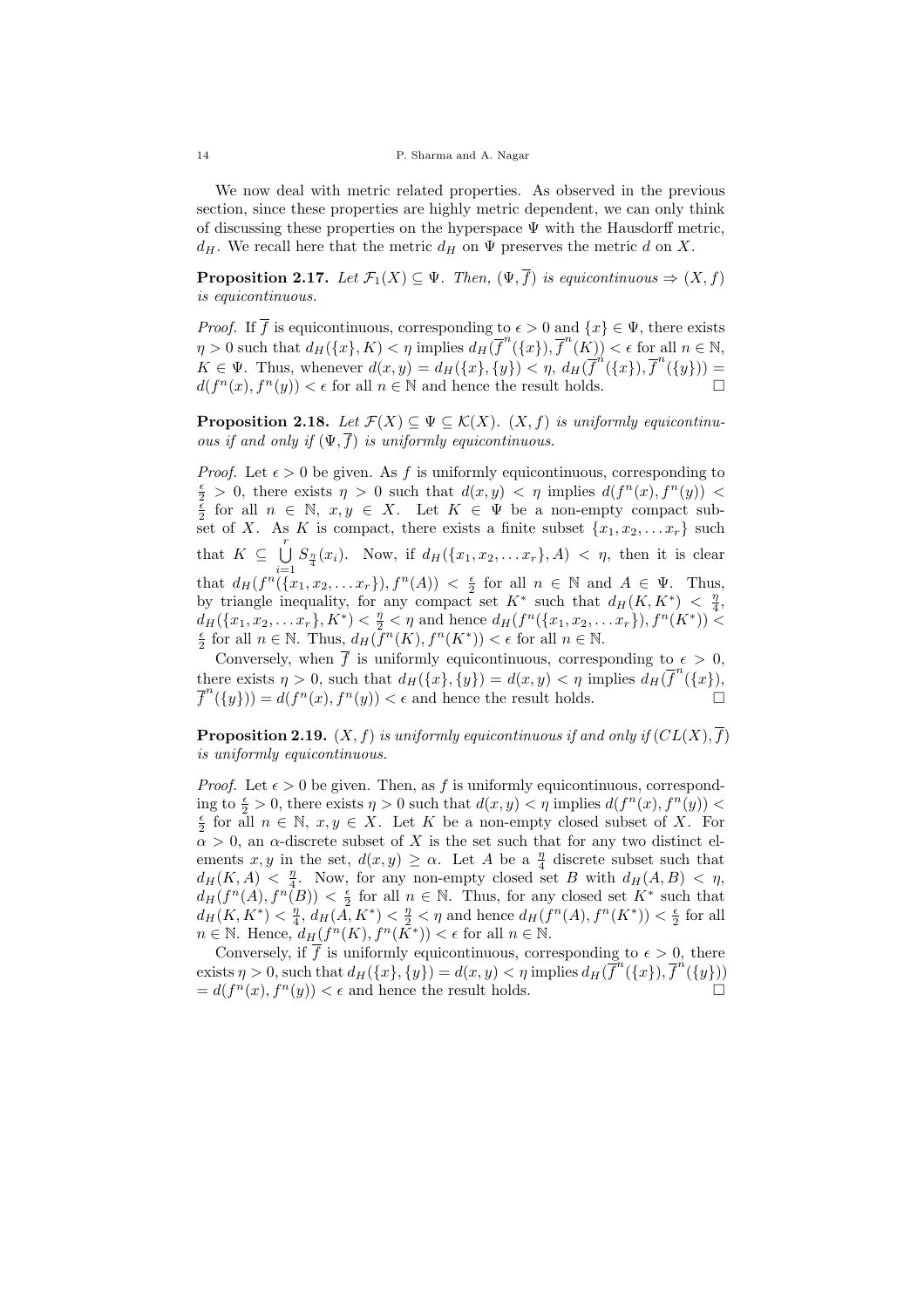Remark 2.20. The equivalence of the dynamical property of uniform equicontinuity on the base space and the hyperspace holds for any  $\Psi \subset \mathcal{K}(X)$  and for  $CL(X)$ . However, the result may not hold for any  $\Psi \subset CL(X)$  as the existence of an appropriate  $\alpha$ -discrete set in the desired neighborhood cannot be guaranteed.

**Proposition 2.21.** Let  $\mathcal{F}(X) \subseteq \Psi \subseteq \mathcal{K}(X)$ .  $(X, f)$  is equicontinuous  $\Rightarrow (\Psi, \overline{f})$ is almost equicontinuous.

*Proof.* Let  $(X, f)$  be equicontinuous and let  $\epsilon > 0$  be given. To establish our claim, we prove that every finite set is a point of equicontinuity for the map  $\overline{f}$ .

Let  $A = \{x_1, x_2, \ldots, x_r\}$  be a finite set in the hyperspace. Thus, corresponding to  $\epsilon > 0$ , by equicontinuity of f at  $x_i$ , there exists  $\eta_i > 0$  such that  $d(x_i, y) < \eta_i$  implies  $d(f^n(x_i), f^n(y)) < \epsilon$  for all  $n \in \mathbb{N}, y \in X$ . Let  $\eta = \min \{\eta_i :$  $i = 1, 2, \ldots, r$ . Then, for  $K \in \Psi$  with  $d_H(A, K) < \eta$ ,  $d_H(f^n(A), f^n(K^*)) < \epsilon$ for all  $n \in \mathbb{N}$ . Hence the system  $(\Psi, \overline{f})$  is almost equicontinuous.

**Remark 2.22.** From the above result, we can infer that, if  $(X, f)$  has no points of sensitivity, then,  $\Psi$ (as above) has a dense set on which  $\overline{f}$  is not sensitive.

However, the case of sensitivity is a bit involved. It is observed that sensitivity of f on  $(X, d)$  implies sensitivity of f for some  $(\Psi, d_H)$  but not for any  $\Psi$ in general. The converse also holds true for some restricted cases. Such results are discussed in [17].

Stronger than sensitivity is the property of expansivity.

**Proposition 2.23.** Let  $\mathcal{F}_1(X) \subseteq \Psi \subseteq CL(X)$ . Then,  $(\Psi, \overline{f})$  is  $\delta$ -expansive implies  $(X, f)$  is  $\delta$ -expansive.

*Proof.* Let  $(\Psi, \overline{f})$  be  $\delta$ -expansive and let  $x, y \in X$ . Then, as  $\overline{f}$  is expansive, for  $\{x\}, \{y\} \in \Psi$ , there exists  $k \in \mathbb{Z}^+$  such that

$$
d(f^{k}(x), f^{k}(y)) = d_{H}(\overline{f}^{k}(\lbrace x \rbrace), \overline{f}^{k}(\lbrace y \rbrace)) \ge \delta.
$$
  
Thus,  $(X, f)$  is also  $\delta$ -expansive.

The converse does not hold true in general. We provide an example to show that the converse is not true.

**Example 2.24.** Let  $\Sigma_2$  be the sequence space of two symbols 0 and 1 and let  $\mathcal{K}(\sum_2)$  be the hyperspace of all non empty compact subsets of  $\sum_2$ . It can be easily observed that  $(\sum_2, \sigma)$  is expansive with expansivity constant  $\frac{1}{2}$ . However, we prove that the system  $(\mathcal{K}(\sum_2), \overline{\sigma})$  is not expansive.

Let if possible,  $(K(\sum_2), \overline{\sigma})$  be expansive with expansivity constant  $\delta$ . Let  $n \in \mathbb{N}$  such that  $\frac{1}{2^n} < \delta$ . Let  $S_1 = \{0^k 1^r 0^\infty : k \geq 0, r \leq n\}$  and let  $S_2 =$  ${0^k1^r0^{\infty}: k \geq 0, r \leq n+1}.$  Then,  $d_H(S_1, S_2) = \frac{1}{2^{n+1}}$ ,

Also,  $\overline{\sigma}(S_i) = S_i$ ,  $i = 1, 2$ .

Thus, for any  $k \in \mathbb{N}$ ,  $d_H((\overline{\sigma}^k(S_1), \overline{\sigma}^k(S_2) = d_H(S_1, S_2) = \frac{1}{2^{n+1}} < \delta$  which is a contradiction.

Thus, the system  $(\mathcal{K}(\sum_2), \overline{\sigma})$  is not expansive.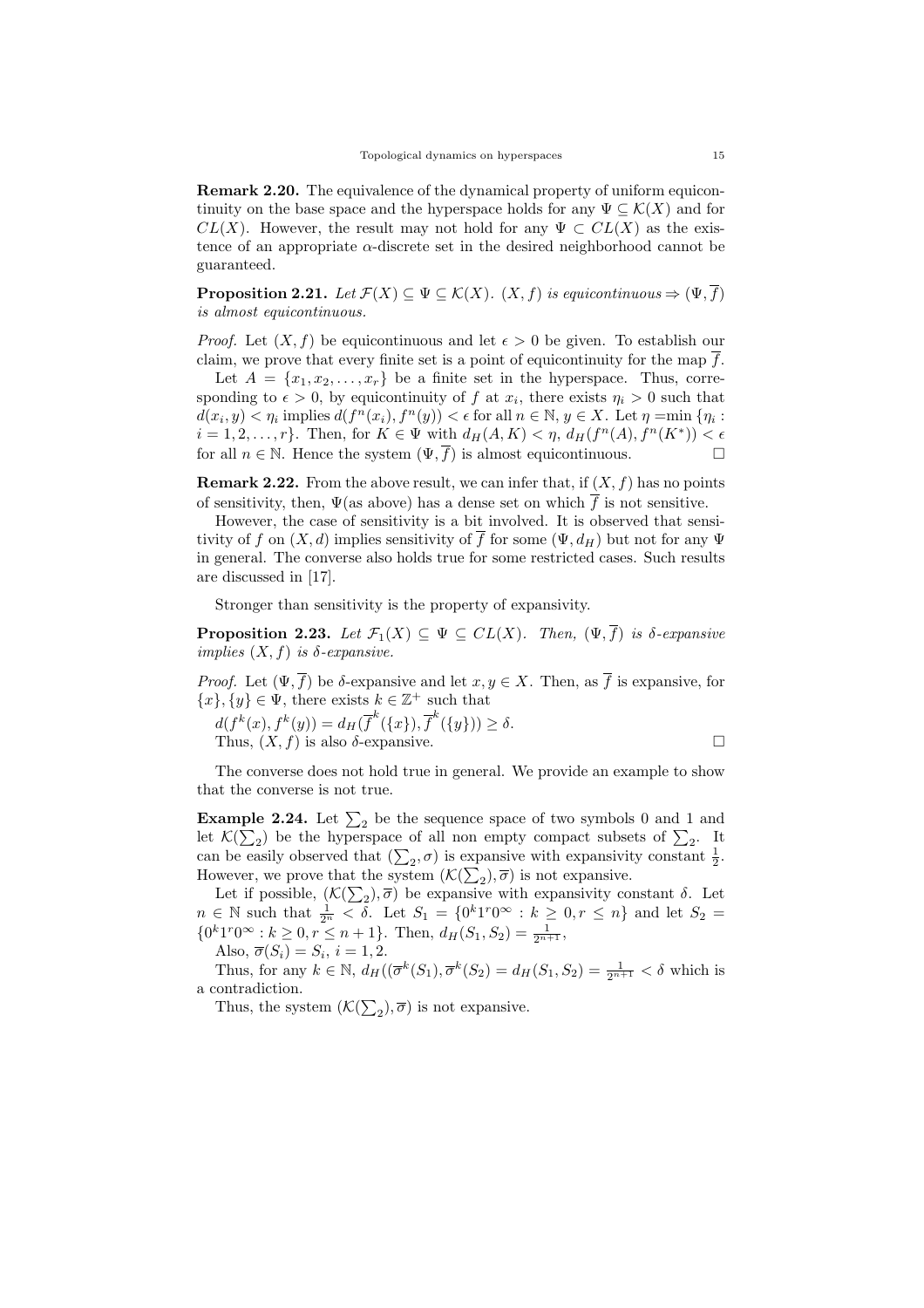**Proposition 2.25.** Let  $\Psi$  contain the set of all singletons. If  $(X, f)$  is Li-Yorke chaotic, so is  $(\Psi, f)$ .

*Proof.* Let  $\{a_\lambda : \lambda \in \Lambda\}$  be an uncountable scrambled set in X. Then,  $\{\{a_\lambda\} :$  $\lambda \in \Lambda$  is the desired scrambled set in the hyperspace.

As observed in [11], there is a dynamical system  $(X, f)$  with zero topological entropy but  $(\mathcal{K}(X), \overline{f})$  has positive topological entropy. As proved in [3], if any system  $(X, f)$  has positive topological entropy, then it is Li-Yorke chaotic. Thus, it can be conduced that there can exist a system  $(X, f)$  which is not Li-Yorke chaotic but its induced counterpart on some hyperspace is Li-Yorke chaotic. Taking an example similar to that of [11], we now show that the existence of a scrambled set for the map  $\overline{f}$  on the hyperspace need not guarantee the same for the map  $f$  on the base space  $X$ .

**Example 2.26.** Let  $\Sigma_2$  be the sequence space of one sided infinite sequences of two symbols 0 and 1.

Let  $S = \{a_n : n \in \mathbb{N}\}\bigcup \{a\}$ , where  $a_n \in \sum_2$  such that  $a_n$  is a sequence with 1 only at the n-th place and 0 at all other places and let a be the sequence of all 0's. It can be seen that the set S is compact in  $\Sigma_2$  and is invariant under σ. Hence we can talk of σ : S → S.

It can be seen that under iterative application of the map  $\sigma$ , any point  $a_n$ reaches a in finitely many steps. For any  $n_1, n_2 \in \mathbb{N}$ , if  $n = \max \{n_1, n_2\}$ , then  $f^{n}(a_{n_1}) = f^{n}(a_{n_2}) = a$ . Thus, there exists no scrambled set for the map  $\sigma$  on S.

We, however show the existence of an uncountable scrambled set for  $(\mathcal{K}(S), \overline{\sigma})$ . Let  $(A_n) = (2, 3, 5, 9, 17, ...) = (2^{n-1}+1)_{n \in \mathbb{N}}$  and  $(B_n) = (3, 4, 6, 10, 18, ...)$  $(2^{n-1} + 2)_{n \in \mathbb{N}}$  be two fixed sequences of natural numbers.

Consider the collection  $P$  of all subsets of  $\sum$  such that any two distinct sequences in any set in  $P$  differs at infinitely many places. Then, the collection  $P$  of all such sets is a poset under the usual set inclusion. Let  $A$  be its maximal element.

We show that A is uncountable. Any sequence  $(x_n) \in \mathcal{A}^c$  eventually coincides with some sequence in A. If not so, then the sequence  $(x_n)$  differs from every sequence in A at infinitely many places. Thus,  $\mathcal{A}\bigcup \{(x_n)\}\$  violates the maximality of  $A$  and thus any sequence in  $A<sup>c</sup>$  eventually coincides with some sequence in A. For any sequence  $(y_n)$ , the number of sequences eventually coinciding with  $(y_n)$  are countable. Thus, if A were countable, its complement will also be countable. This would imply that  $\Sigma_2$  is countable, which is a contradiction. Thus,  $A$  is an uncountable set whose each element is itself a sequence.

For any sequence  $z = (z_n) \in \mathcal{A}$ , define a sequence  $(b_n^z)$  of natural numbers as,

$$
b_n^z = \begin{cases} A_n, & \text{if } z_n = 0\\ B_n, & \text{if } z_n = 1 \end{cases}
$$

Let  $\beta$  be the set of all sequences thus generated. Then,  $\beta$  is a collection of sequences of natural numbers. As any two sequences in  $A$  differ at infinitely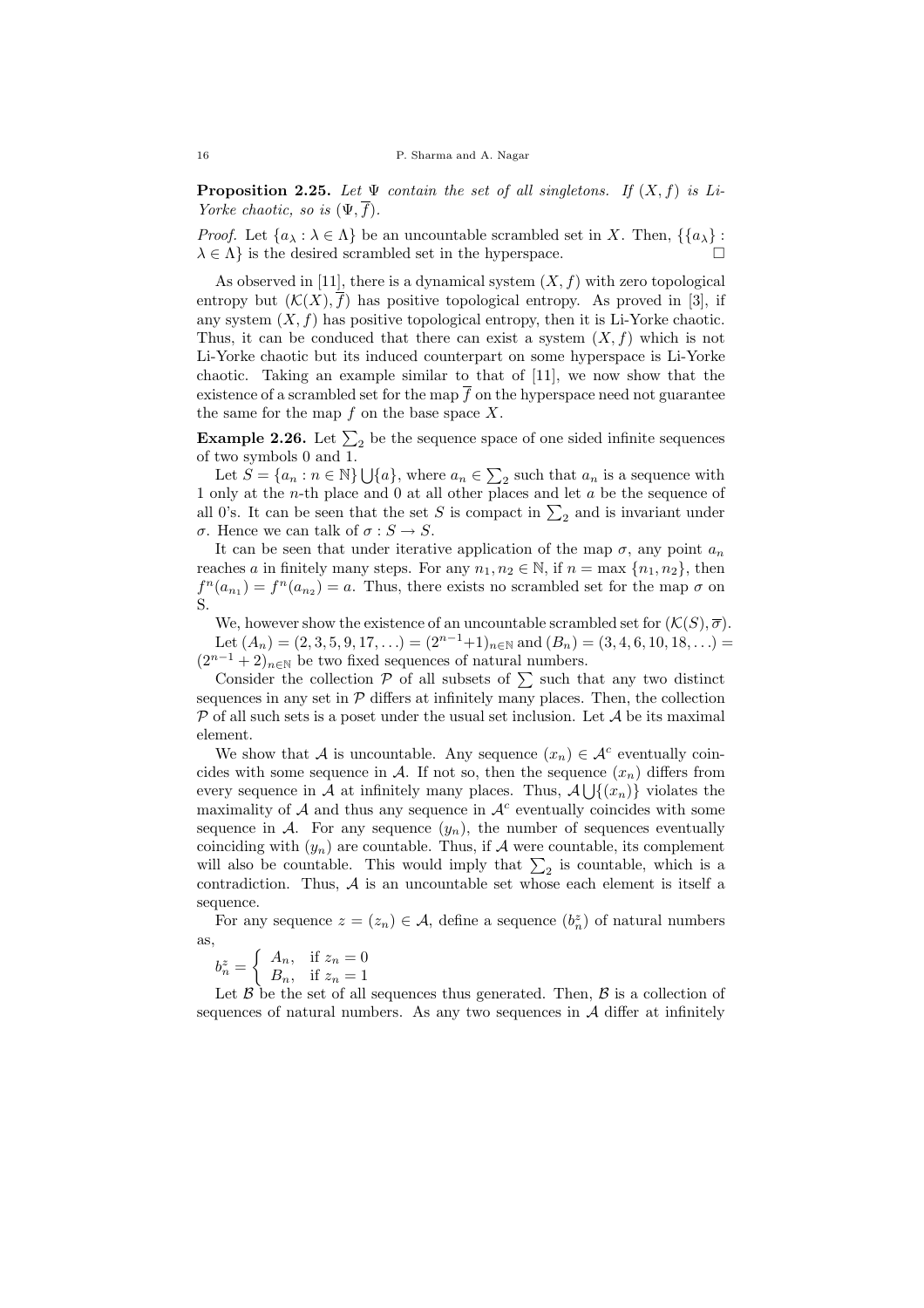many places, and so any two sequences in  $\beta$  will also differ at infinitely many places. Also, as  $A$  is uncountable,  $B$  is uncountable.

For any  $s = (s_n) \in \mathcal{B}$ , define  $K_s = \{a_{s_n} : n \in \mathbb{N}\}\bigcup\{a\}$ . Then  $K_s$  is an element of  $\mathcal{K}(S)$ . As  $\mathcal{B}$  is uncountable, we now have an uncountable subset of  $\mathcal{K}(S)$  which we claim to be a scrambled set for  $\overline{\sigma}$ . Let this set be denoted by  $\mathcal{D}$ .

Let  $K_r, K_s \in \mathcal{D}$ . Then,  $K_s = \{a_{s_n} : n \in \mathbb{N}\} \bigcup \{a\}, K_r = \{a_{r_n} : n \in \mathbb{N}\} \bigcup \{a\}.$ For  $s_k \neq r_k$ ,

$$
d_H(\overline{\sigma}^{2^{k-2}+2}(K_s), \overline{\sigma}^{2^{k-2}+2}(K_r)) = \frac{1}{2^{2^{k-2}-1}}
$$
  
and  

$$
d_H(\overline{\sigma}^{2^{k-1}}(K_s), \overline{\sigma}^{2^{k-1}}(K_r)) = \frac{1}{2}
$$

As 
$$
s_k
$$
 and  $r_k$  differ for infinitely many  $k$ , the above relation also hold for infinitely many  $k$ .

So  $\liminf_{n\to\infty} d_H(\overline{\sigma}^n(K_r), \overline{\sigma}^n(K_s)) = 0$  but  $\limsup_{n\to\infty} d_H(\overline{\sigma}^n(K_r), \overline{\sigma}^n(K_s)) \geq \frac{1}{2}$ . Thus,  $\mathcal D$  is an uncountable scrambled set in the hyperspace  $\mathcal K(S)$ .

Thus, existence of a scrambled set in the hyperspace does not guarantee the same in the base space.

#### 3. Conclusion

In section 2, we have studied relations between the dynamical properties of the system  $(X, f)$  and the induced system  $(\Psi, \overline{f})$ , where  $\Psi \subseteq CL(X)$  is any hyperspace endowed with some topology  $\Delta$ . Each of these topologies  $\Delta$  is of the form hit and miss or hit and far miss.

We have seen that whenever  $\Psi$  contains all finite subsets of X, the property of dense periodicity is preserved in  $(\Psi, \overline{f})$  for any topology  $\Delta$  on  $\Psi$ . However, for any  $\Psi \subseteq CL(X)$  with any topology  $\Delta$  on  $\Psi$ , such property in  $(\Psi, \overline{f})$  need not conduce the same on  $(X, f)$ .

However, the property of transitivity is equivalent for both  $(X, f)$  and  $(\Psi, \overline{f})$ whenever  $\Psi$  is large enough and is endowed with the upper Vietoris topology. Also it is guaranteed that transitivity will be preserved in  $(\Psi, \overline{f})$  when  $\Psi$  is endowed with a topology coarser than the upper Vietoris topology. Again, transitivity in  $(\Psi, \overline{f})$  ensures the transitivity in  $(X, f)$  when  $\Psi$  is large enough and is endowed with the upper Vietoris topology or any finer topology.

If  $\Psi$  contains all finite subsets of X, then given any topology  $\Delta$ , the properties of weakly mixing and mixing are preserved in  $(\Psi, \overline{f})$ . However, such properties on  $(\Psi, \overline{f})$  conduce the same on  $(X, f)$  only when the topology  $\Delta$ is endowed with the upper Vietoris topology or any finer topology. Also such properties on  $(\Psi, f)$  are preserved if  $\Psi$  is endowed with any topology coarser than the upper Vietoris topology.

Thus, we can conclude that if the collection  $\Psi$  contains all singletons and the topology  $\Delta$  on  $\Psi$  is at least upper Vietoris, then these properties are equivalent on both  $(X, f)$  and  $(\Psi, \overline{f})$ . This generalizes the results in [1, 15] where  $\Psi$  is either  $\mathcal{K}(X)$  or  $CL(X)$  and  $\Delta$  is either the Hausdorff metric topology or the Vietoris topology.

.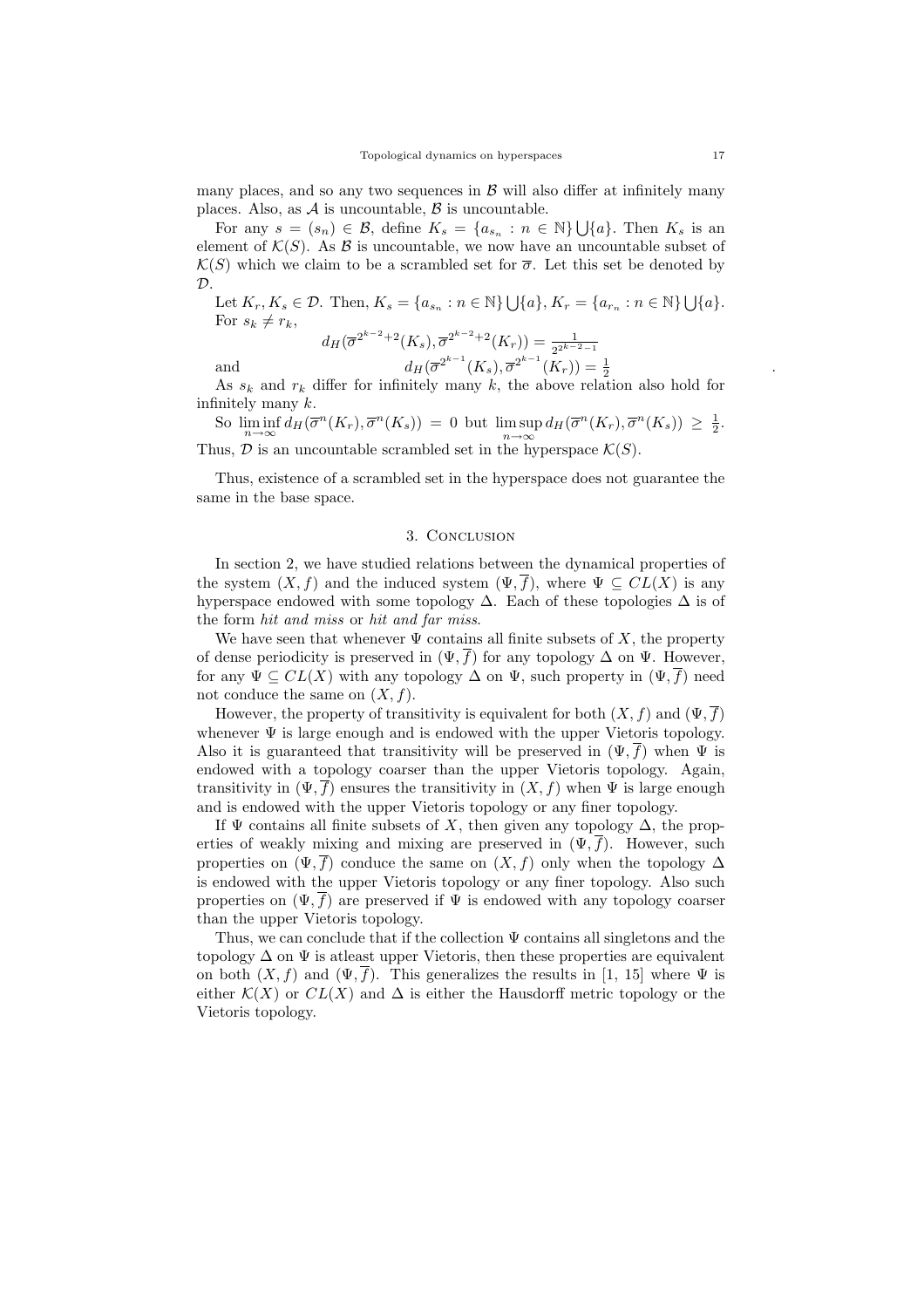However, if topologies like Wijsman topology, Ball Proximal topology or Fell topology become finer than the upper Vietoris topology, then they actually coincide with the Vietoris topology. Since such topologies in general are not finer than the upper Vietoris topology, hence most of our observations cannot be established when  $\Psi$  is endowed with any of these topologies.

Again when  $\Psi$  is large enough to contain  $\mathcal{F}_1(X)$  then the existence of the horseshoe on the base space implies the same on the hyperspace. The converse need not be true. But when  $\mathcal{F}_1(X) \subseteq \Psi \subseteq \mathcal{K}(X)$  then for any topology finer than the upper Vietoris topology the property 'existence of horseshoe' is equivalent for both the individual dynamics and the induced dynamics under some conditions.

For the metric dependent properties, the comparison in the dynamic behaviour of the base map and the induced map is valid only when the hyperspace is endowed with the Hausdorff metric topology. Since the Hausdorff metric preserves the metric on the base space.

Here again 'uniform equicontinuity' is preserved whenever the hyperspace  $\Psi \subset \mathcal{K}(X)$ . However, if  $\Psi$  is big enough to contain  $\mathcal{K}(X)$ , then an exact equivalence does not hold true.

And finally, for Li-Yorke chaos the implication holds only in one direction.

All these observations conduce that the dynamics become more complex when studied in a set valued form. This may lead to an uncertainty in any prediction or observation made in a set valued form.

#### **REFERENCES**

- [1] J. Banks, *Chaos for induced hyperspace maps*, Chaos Solitons Fractals 25 (2005), 681– 685.
- [2] G. Beer, Topologies on Closed and Closed Convex Sets, Kluwer Academic Publishers, Dordrecht/Boston/London (1993).
- [3] F. Blanchard, E. Glasner, S. Kolyada and A. Maass, On Li-Yorke pairs, J. Reine Angew. Math. 547 (2002), 51–68.
- [4] L. Block and W. Coppel, *Dynamics in one dimension*, Springer-Verlag, Berlin Hiedelberg (1992).
- [5] M. Brin and G. Stuck, Introduction to dynamical systems, Cambridge Unversity Press (2002).
- [6] R. L. Devaney, Introduction to chaotic dynamical systems, Addisson Wesley (1986).
- G. Di Maio, E. Meccariello and S. A. Naimpally, A natural functor for hyperspaces, Topology Proc. 29, no. 2 (2005), 385–410.
- [8] G. Di Maio and S. A. Naimpally, Some notes on hyperspace topologies, Ricerche Mat. 51, no. 1 (2002), 49–60.
- [9] H. Furstenberg, Disjointness in ergodic theory, minimal sets and a problem in diophantine approximation, Syst. Theory 1 (1967), 1–49.
- [10] R. Klaus and P. Rohde Peter, Fuzzy chaos: Reduced chaos in the combined dynamics of several independently chaotic populations, The American Naturalist 158, no. 5 (2001), 553–556.
- [11] D. Kweitnaik and P. Oprocha, Topological entropy and chaos for maps induced on hyperspaces, Chaos Solitions Fractals 33 (2007), 76–86.
- [12] T.-Y. Li and J. A. Yorke, Period three implies chaos, Amer. Math. Monthly 82, no. 10 (1975), 985–992.